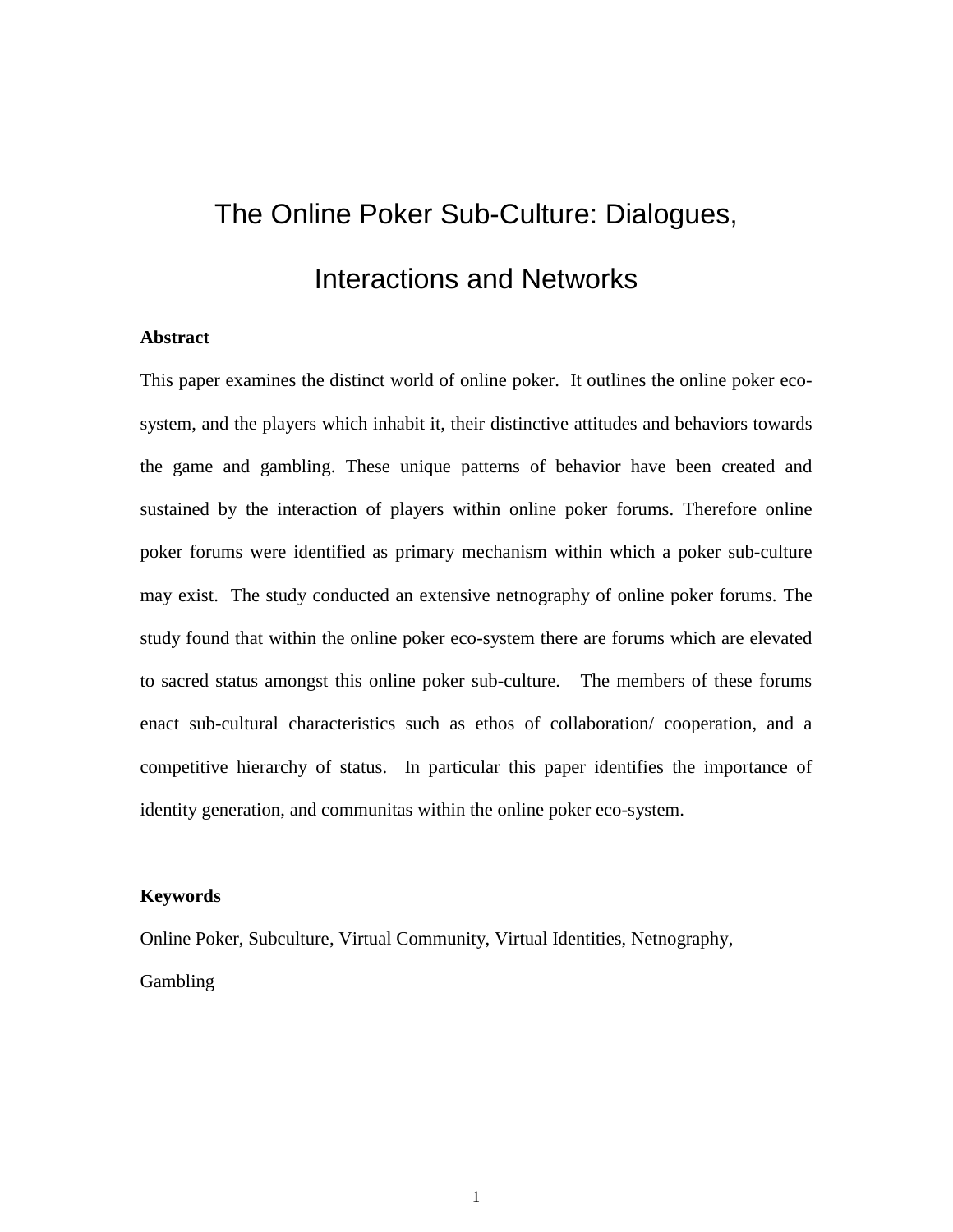# The Online Poker Sub-Culture: Dialogues,

# Interactions and Networks

#### **Introduction**

Over the past decade a complete online poker eco-system has evolved online where individuals gamble, interact, network and consume regularly. With the advent of the digital technological revolution, the study of online communities has been of increasing focus within academia (see Kozinets 1997 & 2001, Muniz & O'Guinn 2001, Muinz & Schau 2005, Schau et al 2009). The purpose of this paper is to provide an insight into some of the characteristics of the online poker world building upon the extensive works of Parke & Griffiths (2011), Griffiths et al. (2010), McCormack & Griffiths (2012a), McCormack & Griffiths (2012b), Parke & Griffiths (2012), Mitrovic & Brown (2009), Siler (2010), Wood et al. (2007a), La Plante et al. (2009), and Hopley & Nicki (2010) The paper will demonstrate firstly the importance of online poker forums to this virtual world, then moving on to illustrate some of the key characteristics demonstrated by what we coin the Online Poker Subculture (OPS) namely: collaboration/co-operation and hierarchy. From this a detailed analysis of the implications of these characteristics will be discussed to further work on the pivotal role that community and identity play within the OPS.

Online poker has dramatically altered the shape of gambling since its inception in 1998 when the first online poker site, Paradise Poker was launched. Conversely online poker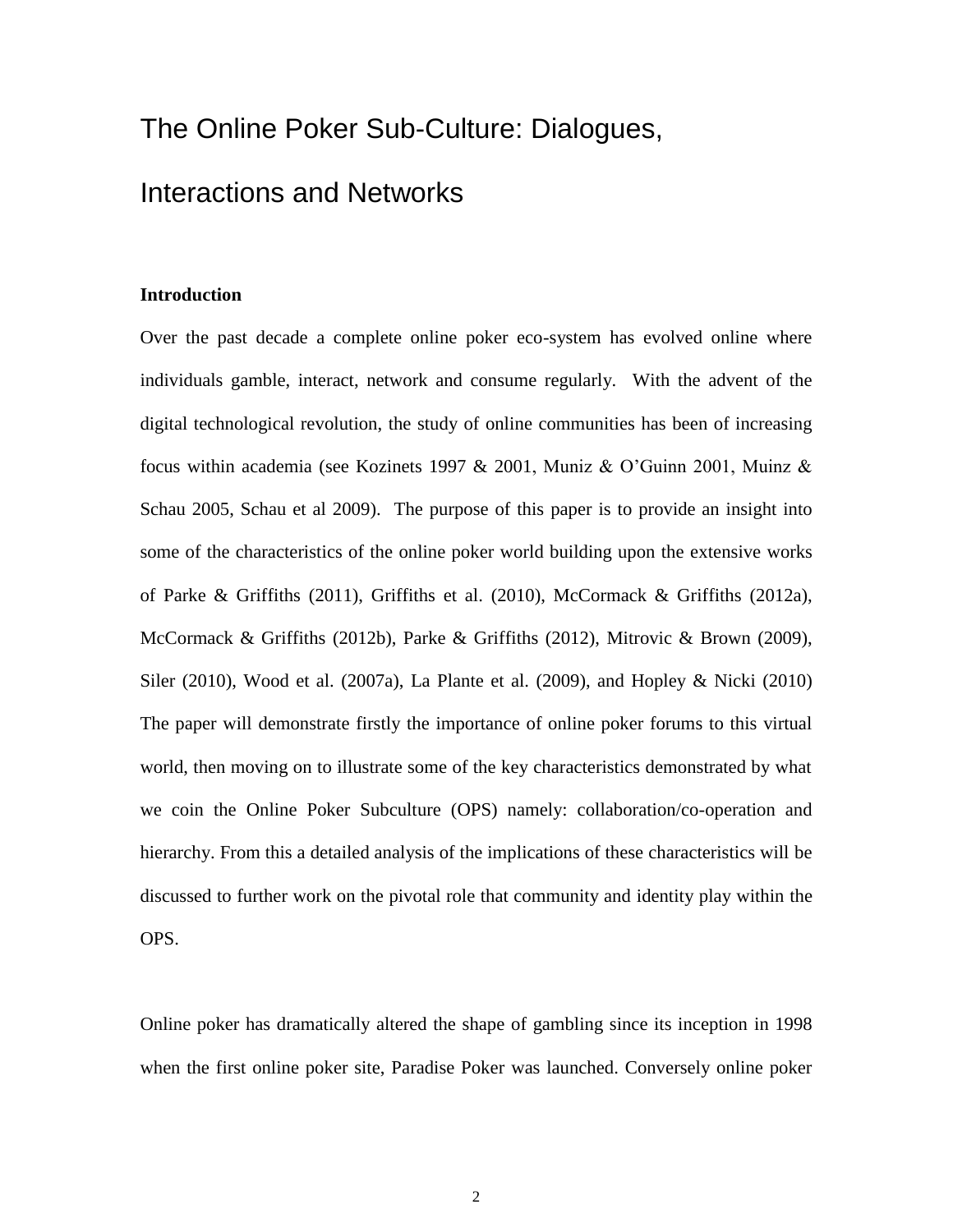has recently been faced with its biggest challenge to date. The US government has initiated legal frameworks banning US citizens from playing online poker. In 2006 the US Congress decreed that online gambling was illegal within the US, with the Unlawful Internet Gambling Enforcement Act (*UIGEA*); however sites such as FullTiltPoker.com and PartyPoker.com still facilitated online play for US players. These sites and many others avoided prosecution for several years through a legal loophole until the US government eventually shut down their operations on the 20-09-2011, now famously dubbed as "*Black Friday*" within poker parlance.

Online poker has evolved to a point where there are now a variety of facets to its existence, which have been duly created by and for the community of players who inhabit this world. The online-poker ecosystem can be categorized into four distinct platforms that players frequent, consuming and exchanging their passion for the game; Online Poker sites, Online Poker forums (*e.g. 2+2*), Player Reporting/Tracking sites (*e.g. PokertableRatings*) and Popular magazine/news sites (*e.g. Cardplayer, Bluff, Pokernews.com*) as illustrated in Table 1.

(Insert Table 1)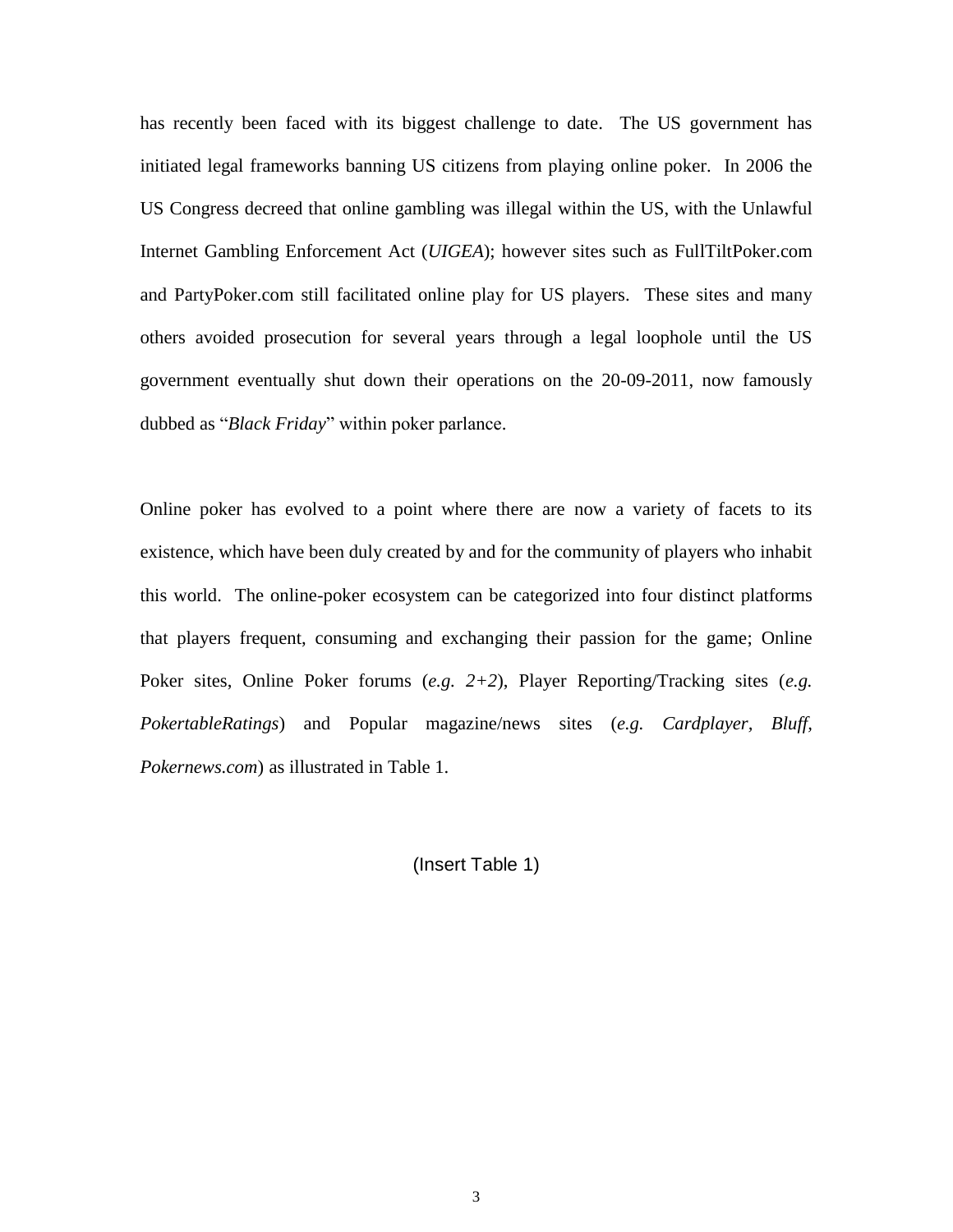#### **Theoretical Overview**

Over the years research has been fascinated by groups/groupings of people (Cova  $\&$ Cova 2001, Celsi et al. 1993, Johnson 2001, Horrigan et al. 2002) be it from an anthropological, philosophical or a behavioral standpoint. Subcultural studies have furthered our understanding of devout groups of people immersed within specific committed intensive environments. Celsi et al. (1993) have outlined the rites of passage that subcultures enact. Schouten and McAlexander (1995) have illustrated the hierarchy and ethos within the Harley Davidson subculture and more recently Cova & Cova (2001) have theorized on the social and communal links formed within subcultures.

Kozinets has pioneered studies of fan-based subcultures and how their communication over the Internet affects subcultural characteristics (Kozinets 1997, 2001). Other studies too have laid the foundations for our understandings of online groups (see Johnson 2001, Horrigan 2002, Wilson and Peterson 2002). One online grouping that has been growing on an exponential scale over the past ten years is online poker; see McCormack  $\&$ Griffiths (2012a). With the ever increasing rise of online poker into popular culture advocated through advertising and product placement, embedded within film and television entertainment, the number of people now partaking in online poker play is astounding, with Parke & Griffiths (2011:31) outlining that "*internationally the prevalence of online poker gambling is estimated to be between 1% and 8% of the general adult population*".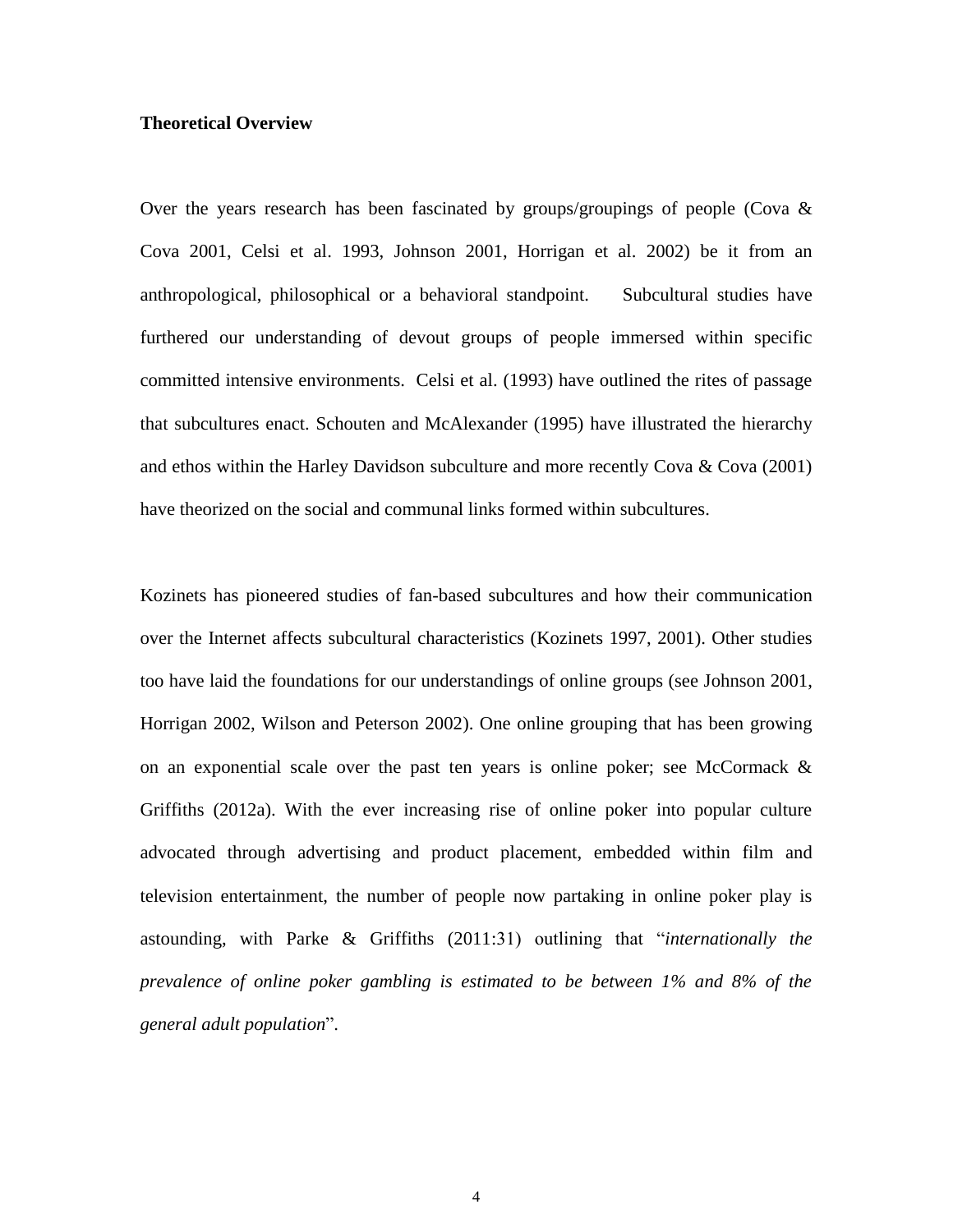Academic work in recent years with reference to the study of online gambling and in particular online poker has been gaining momentum. Wood et al. (2007a) in their study of online poker play within a student sample illustrated the various motivators for participation and highlighted the predictive signs of problematic online gambling. Other studies too have looked at the motivations behind online poker play and the development of corresponding problematic gambling behavior (see McCormack & Griffiths 2012b, Wood et al. 2007a, McBride & Derevensky 2009, Hopley & Nicki 2010, and Mitrovic & Brown 2009). Khazaal et al. (2011) has examined online poker sites and their pathological gambling prevention strategy, and furthermore there has been extensive work by Siler (2010) on online poker gambling patterns, where gamblers utilise complex psychological and sociological factors in making their risk decisions. Building on these works further studies have illustrated the behavioral aspects of online poker play (Griffiths et al 2010, McCormack & Griffiths 2012a & LaPlante et al. 2009), and how the use of information technology has enamored such stringent profitable play within online poker (Parke & Griffiths 2011 & Parke & Griffiths 2012).

However this paper will focus on the subculture which exists within the online poker ecosystem, the online poker subculture (OPS), namely those active within online poker fora. We propose that online poker forums are home to those immersed within the OPS and contend that evidence gained from an ethnographic/netnographic study of this subculture could prove invaluable to the online poker and gambling industry. Schultz (2000) in his study of online forums and their interactive properties states that there are a growing number of communication and information forums now available to consumers. He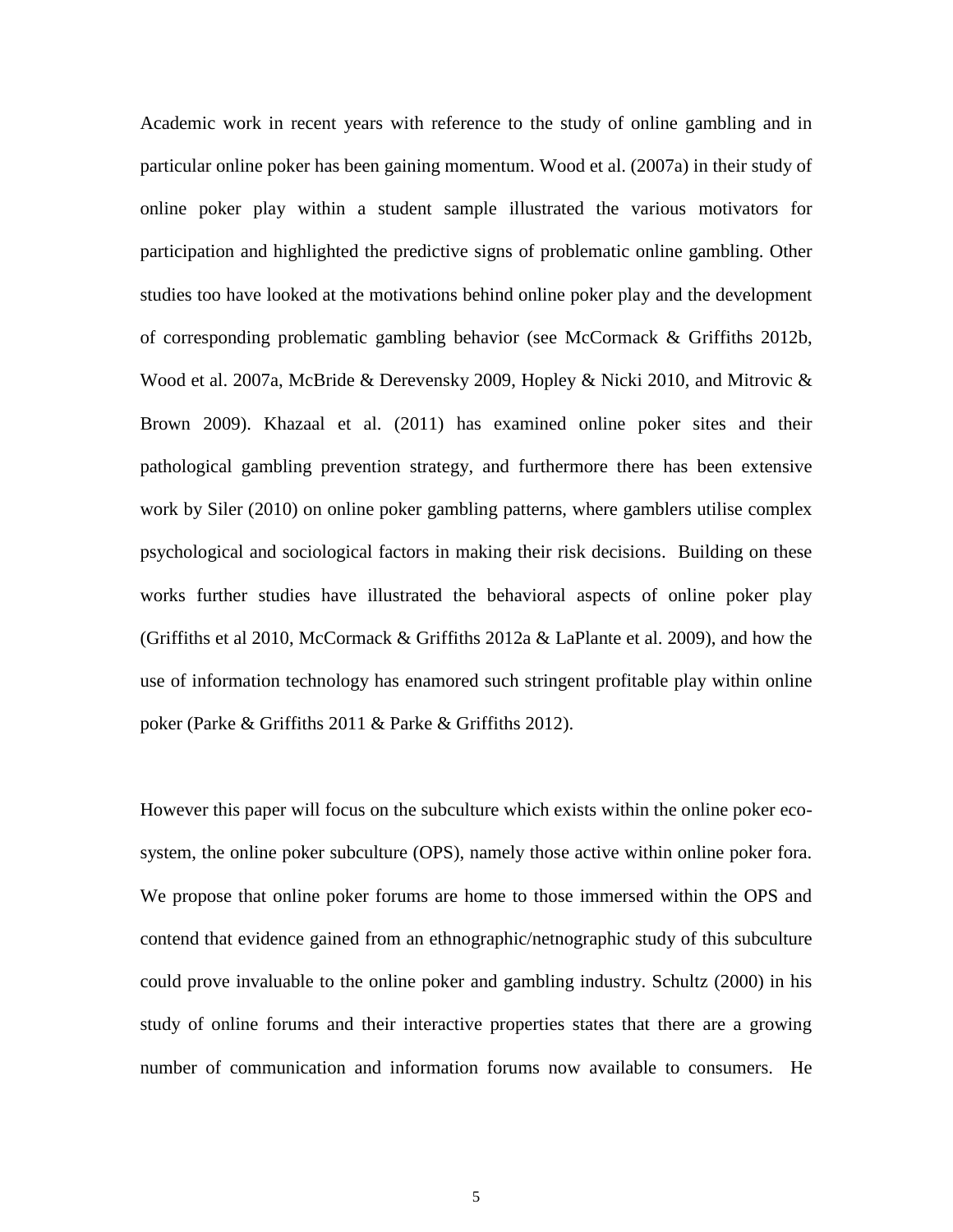contends that they help reduce complex problem solving, *(i.e. in this case relevant to advancing one's poker game skills*), while also facilitating the rise of a shared beliefs system (*in online poker's case a subculture*).

Building upon this and in particular McCormack & Griffiths (2012b) grounded theory surrounding online poker play we aim to introduce the concept that identity and communitas are integral to poker playing motivations. The work in particular of McCormack & Griffiths (2012a) and Parke & Griffiths (2011) has hence expanded our viewing of online poker play/ers and this paper we hope will enamor further theoretical insight into this online grouping. McCormack  $\&$  Griffiths (2012b) grounded theory on the motivating and inhabiting factors surrounding online gambling has proved seminal in provided scholars with a basis to understand the dynamics of online gambling participation.

The work of Mitrovic & Brown (2009) building on the self-determination theory of Deci (1971) & Ryan & Deci (2000) has outlined two of the main motivating factors in gambling online, developing from two psychological needs: that of autonomy and competence. We advocate this dichotomy as Mitrovic & Brown (2009:491) note that when "*competence is rewarded it encourages intrinsic motivations*". For us these intrinsic motivations within online poker gambling are much more than that of simply monetary gain through the development of poker skills (Parke & Griffiths 2011), convenience, greater variety of games online, better value for money or a safe world (McCormack & Griffiths 2012b), to that of a search for communitas and a sense of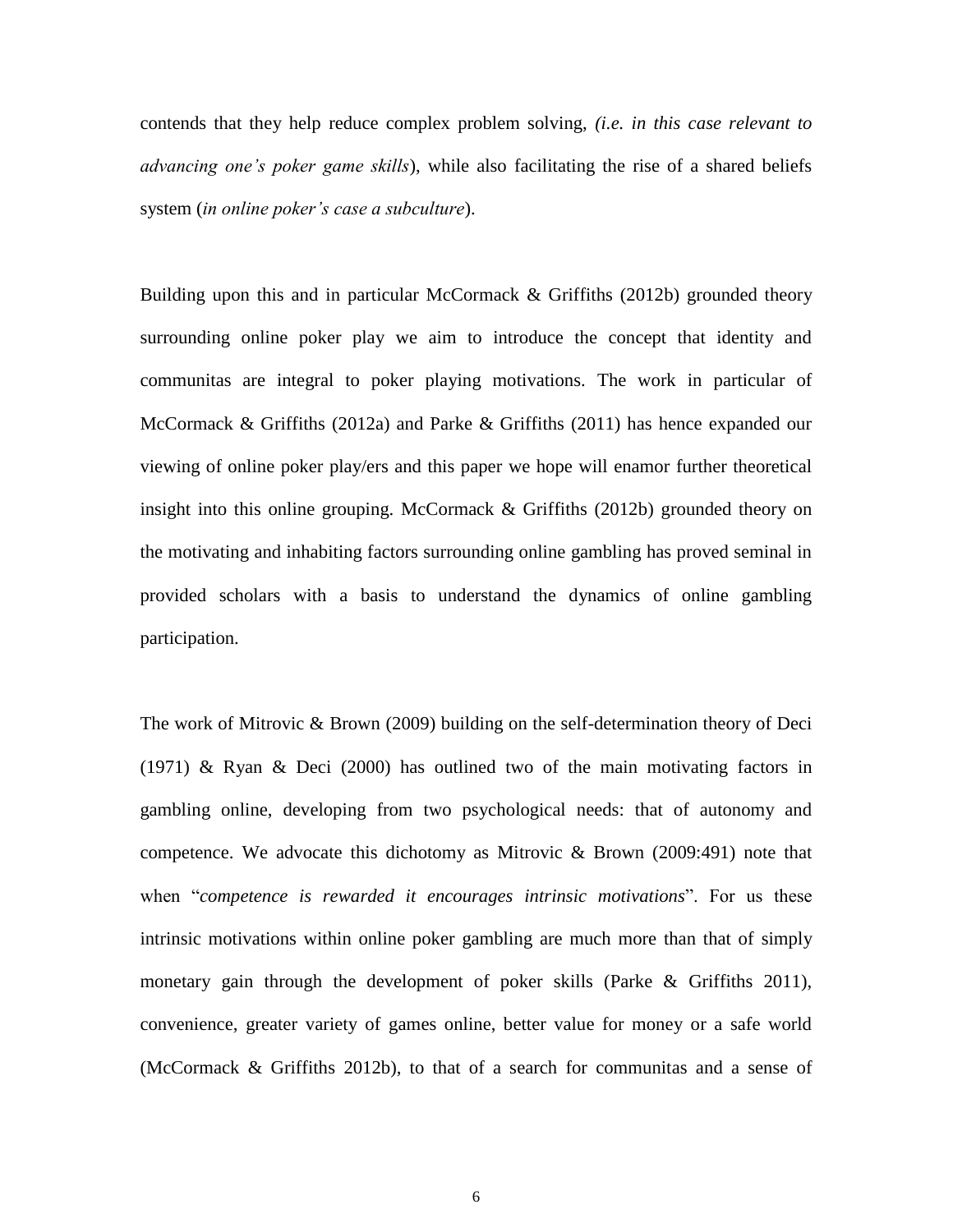communal identity through online poker forums and the creation of a "*known*" online identity within the poker world. McCormack & Griffiths (2012b:50) contest that "*the medium of online gambling can also lead to a reduced authenticity of gambling and thus inhibiting some individuals from gambling online*" and while this may be congruent of other forms of online gambling we contest that online poker does not support this theory. Thus motivating factors for participation within the OPS are more complex and differ greatly from other gambling contexts. The paper highlights two subcultural characteristics, that of collaboration/co-operation and hierarchy which reinforces our stance as to why communitas and identity are central to online poker playing motivations. Past studies such as Wood et al. (2007b) have identified several motivational factors within online gambling contexts, yet there is a gap in the examination of the role of communitas, and identity creation within online poker.

Similarly the role of identity needs to be addressed and its relevance to online poker. We propose that online poker fora allow participants to create and mold an online persona by the exposure of successful online play and adherence to forum participation etiquette. Parke & Griffiths (2011) have outlined how experiential reporting is central to developing cognitive poker skills through social reinforcement and extricating frustration. Individual motivations to play poker and participate in online forums are driven by a want/desire to become recognized by one's peers leading to the creation of a peer recognised persona within the OPS. This identity creation however is warranted by the hierarchy within the OPS and our aim is to expose some of the procedures which are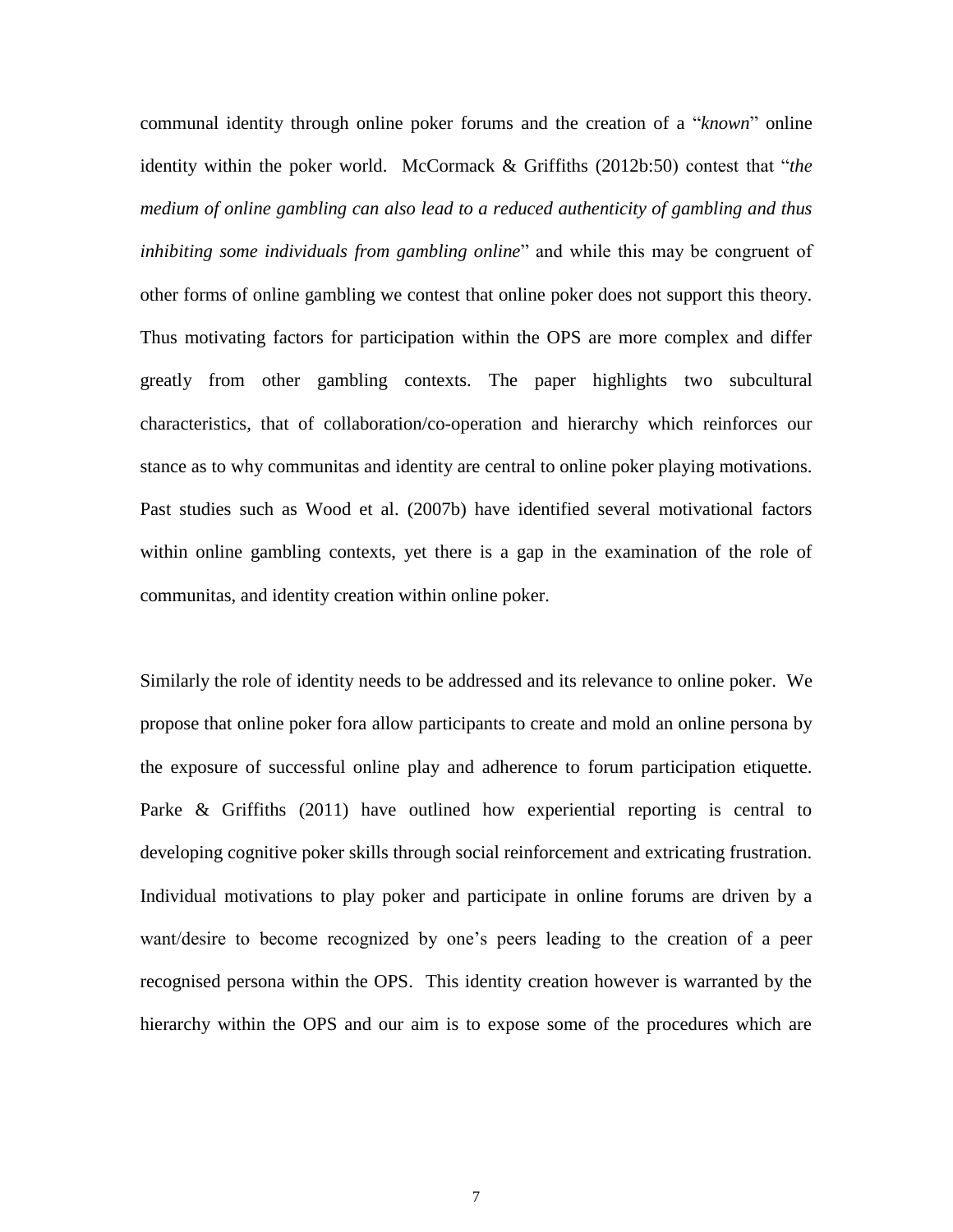enacted in the process of successful identity creation within the OPS for hardcore/avid players.

#### **Method**

For the purpose of this paper it was decided by the authors to conduct an in-depth qualitative analysis of the online poker world. The methodology utilized was netnography. The study was conducted over an 18 month period of immersion and a subsequent 6 month data collection period by one of the authors into three major online poker forums in conjunction with observation of the online poker ecosystem platforms already outlined. Kozinets (2002) has stated that in recent years there have been calls from many anthropologists, sociologists and business researchers to adapt existing ethnographic research techniques to the many cultures and communities that are emerging through online communications. Thus netnography then is an extension of ethnography and as Kozinets (2002:62) outlines "*Netnography or ethnography on the Internet is a new qualitative research methodology that adapts ethnographic research techniques to study the cultures and communities that are emerging through computer – mediated communications*".

Yuan et al (2007) also outlines that large-scale communities offer great environments to study the social and economical behavior of large populations as they can be accessed with ease while the pseudo-anonymous nature of the online environment encourages users to display their true behaviors. As Griffiths (2010:12) notes "*some of the most interactive and textually rich parts of the internet are numerous gambling and gaming*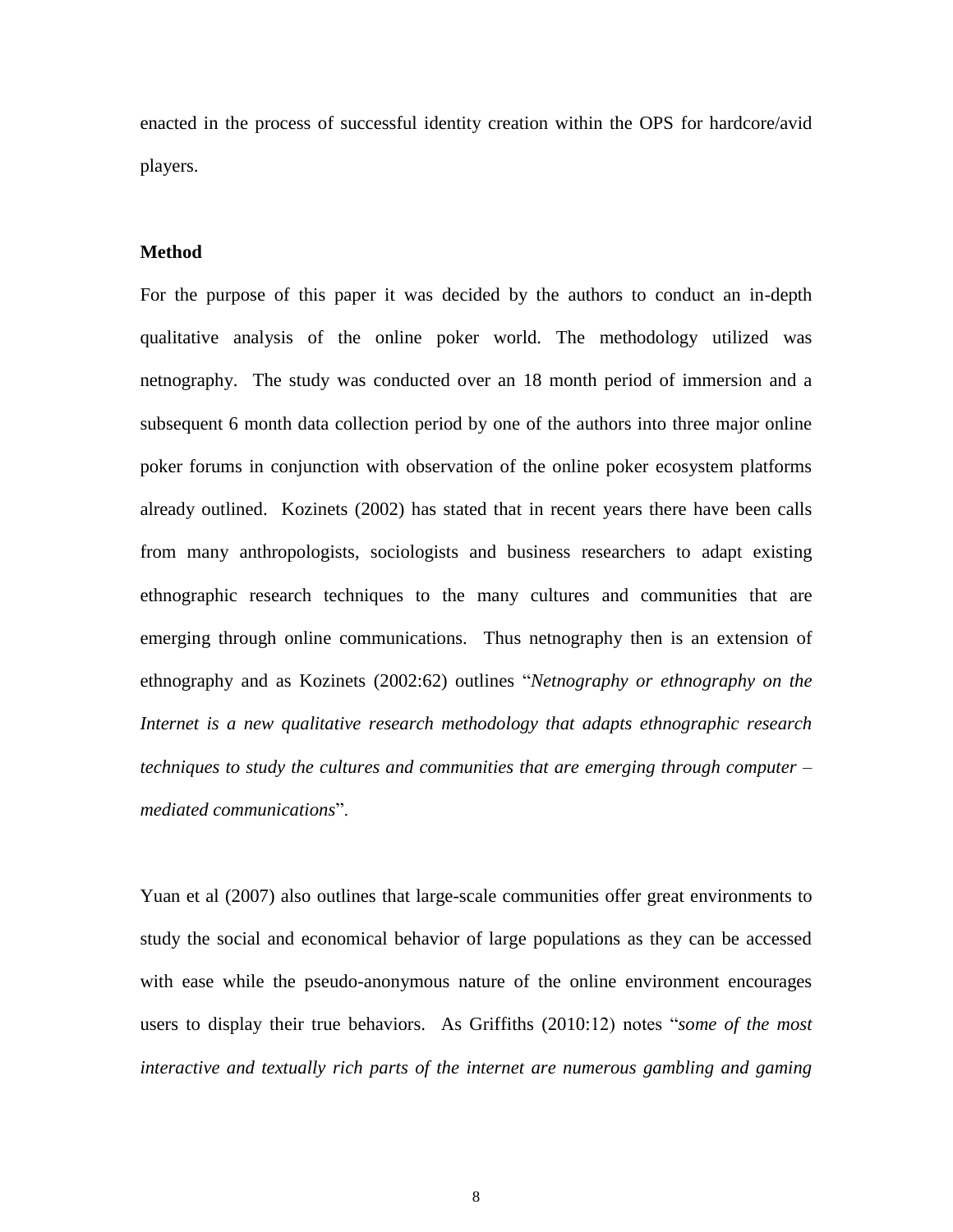*forums*". Another key influencing factor in our decision to pursue netnography as a viable and credible methodology was that its unobtrusive nature allowed us to view online poker participants in their natural setting untainted by the presence of a researcher (Tulloch & Jenkins 1995:281-282 cited in Kozinets, 1997, Griffiths 2010). Wood & Griffiths (2007b) note that data within gambling forums can be collected without identifying oneself as a researcher. Spradley (1980) outlines this as critical to avoiding research bias when operating within gambling contexts. Furthermore Kozinets (2002) goes on to state that online communities chosen for a netnographic study should have a high traffic of postings, more detailed or descriptively rich data and a large amount of between member interactions. Thus Netnography is a highly appropriate methodology for this field of enquiry in order to verify if a subculture existed within the online poker world, and if so to identify the subcultural characteristics its members displayed and if these differed or were comparable to previous studies.

Participant observation/lurking was the main method employed to collect data. This presented the authors with some concerns with reference to the study of online poker forums. As Griffiths (2010) notes when studying online forums there is a debate between what is public and private knowledge. The issue then of privacy as noted by Wood  $\&$ Griffiths (2007b) had to be addressed. As Griffiths & Whitty (2010:111) note "*the general rule of thumb is that researchers should only observe people in a situation where they would ordinarily expect to be observed*". Therefore any and all netnographic dialogue collected was solely relating to gameplay and not in any way associated with ethical issues such as problem gambling etc. The netnography is based on the observation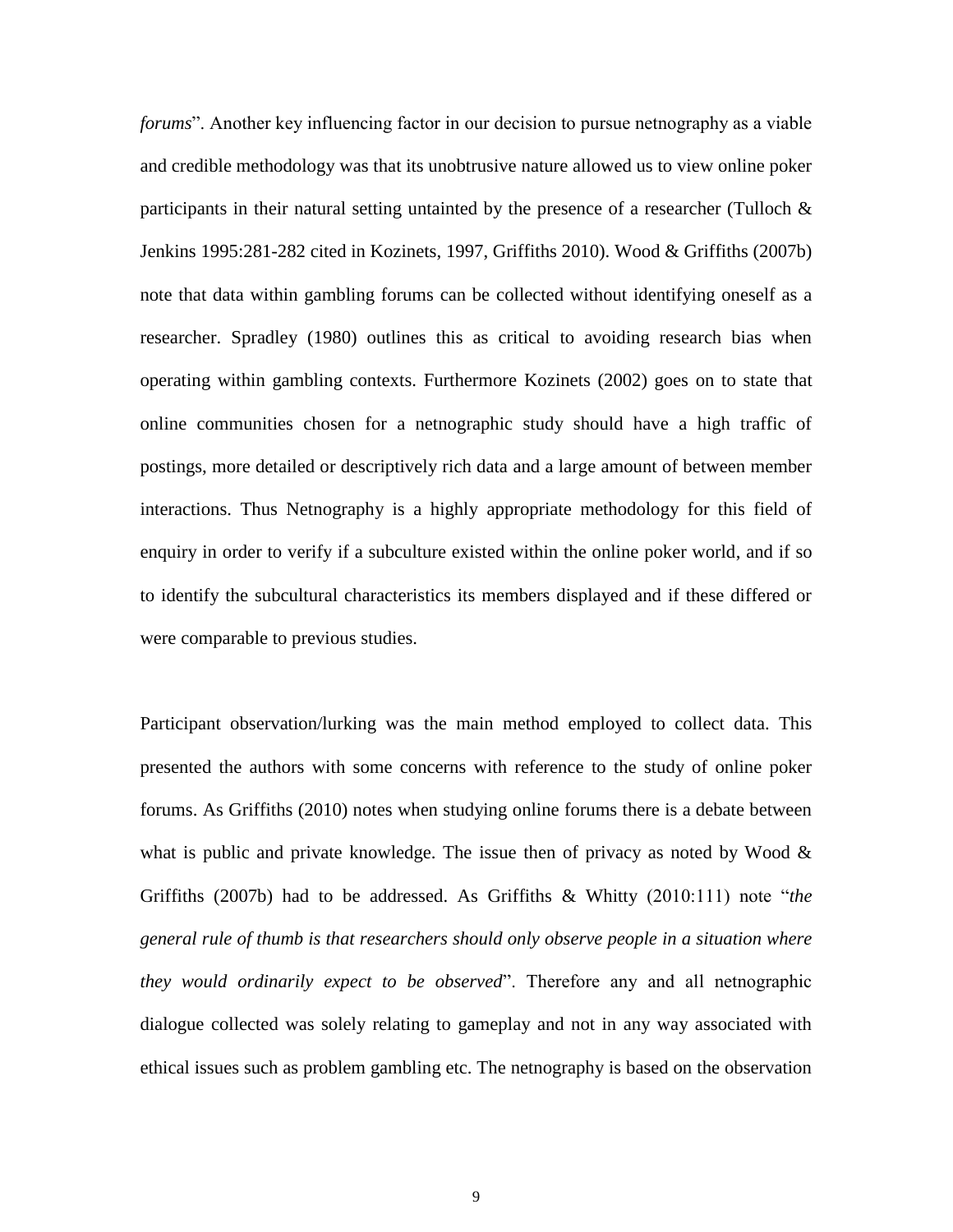of low/medium/high stakes game play threads specifically, as these threads seek information from the public population of the forums. Other sections such of that of BBV (Brags, Beats  $\&$  Variance) within 2+2 were not subject to this study where issues such as addictive and problematic gambling, gaming and forum use are readily discussed.

#### **Procedure**

Data was collected over six months subsequent to the 18 months immersion period. In total three online poker forums were subject to netnographic investigation. These forums were chosen on the basis of popularity and continuous interface within the online poker world, having each a substantial number of active participants. The three forums studied were Deuces Cracked (Membership =  $90,000$ ), High Stakes Database (Membership = 60,000), and 2+2 (Membership = 320,000)**.** Access to these forums was gained by providing an email address, username and password. Once the author received access to each of the forums the immersion period of 18 months was spent learning the language, rituals, and etiquette of these fora. From this a data collection period of 6 months was enacted. Game play sections of the three chosen forums were observed daily by the author. Threads deemed to be worthy of investigation based on the research objectives were then subsequently subscribed to. This enabled the researcher to track and archive player interactions, and behaviors, for later content analysis which Griffiths (2010) states allows for time based qualitative research to be conducted. Subsequent to this data collection period the method of test-retest reliability was employed by the second author to ensure consistency across the qualitative content analysis conducted by the first researcher. Any inconsistencies were highlighted and evaluated thus prompting further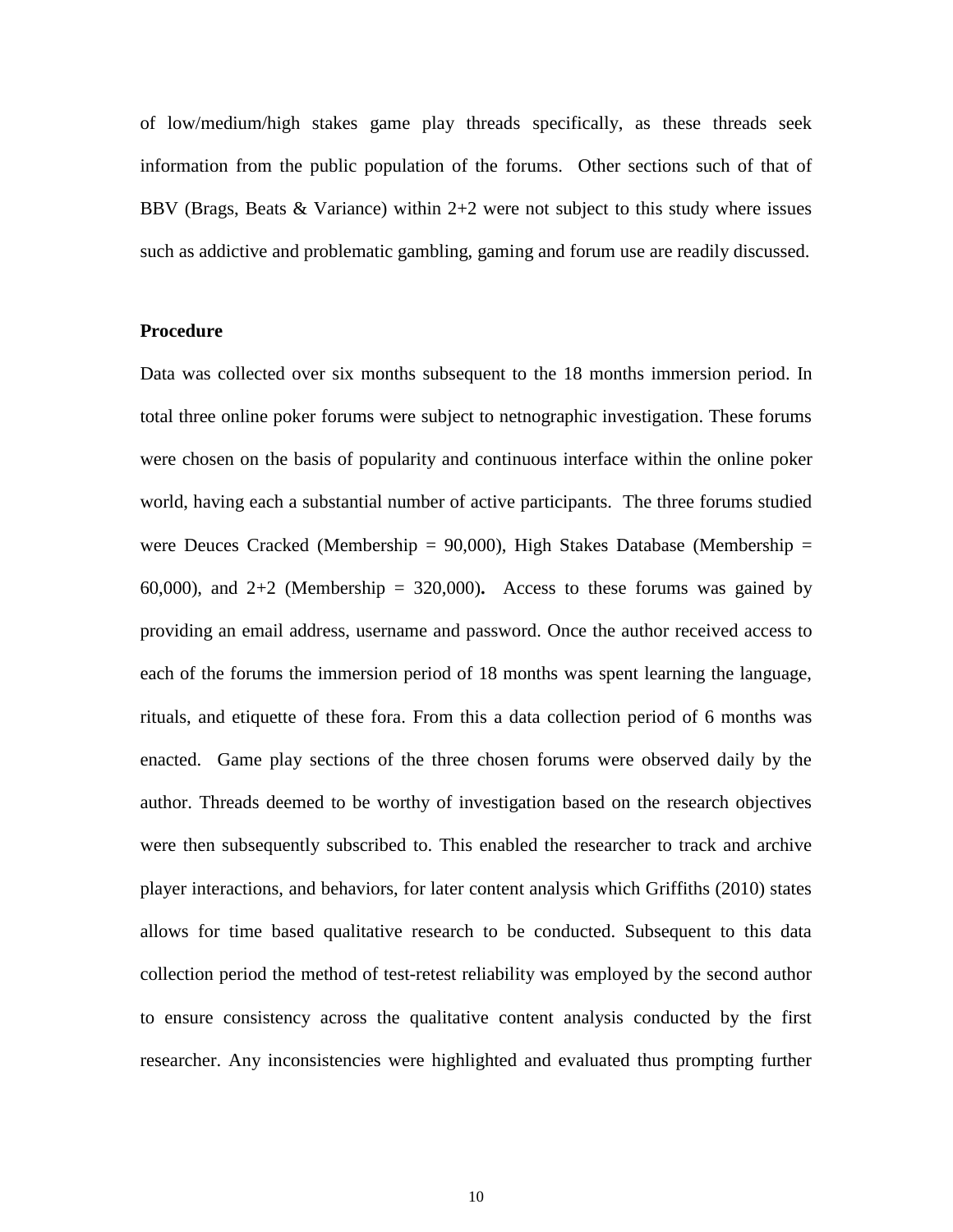qualitative investigation by the first researcher. This process was enacted on a number of occasions throughout the research process.

#### **Results**

On completion of the analysis it was evident, firstly that the OPS did exist from the display of subcultural characteristics. These characteristics included; an ethos of collaboration/cooperation, and a competitive hierarchy of status. From this our analysis highlighted that the forum 2+2 was a sacred place to the OPS inhabited by hardcore/avid participants. The research yielded insight into the distinct online poker language, and online gameplay which has transformed offline poker. In addition the enactment of the ethos of the OPS served the dual process of generating a sense of communitas, and peer recognition. The authors uncovered an ethos of cooperation/collaboration - which enamors a motivation to partake in online poker forums. Online poker's image is seen as highly unsocial (McCormack & Griffiths 2012b); however these forums act as an outlet for intense social interactions, and dialogues surrounding the game. Furthermore these social interactions are governed by a distinct hierarchy within the OPS. Through the enactment of the ethos, player personas are generated which are aligned to; online poker play; quantity and quality of forum participation; and adherence to forum norms.

Online poker forums have become "*sacred temples*" to the OPS because they replace the need for contact/shared experiences in an offline world and give rise to social ties in an online world. These online members avidly post their thoughts, interact, observe and enact their cultural characteristics (OPS) within these online poker forums, enabling it to gain a sacred status among members of the subculture. Online poker forums allow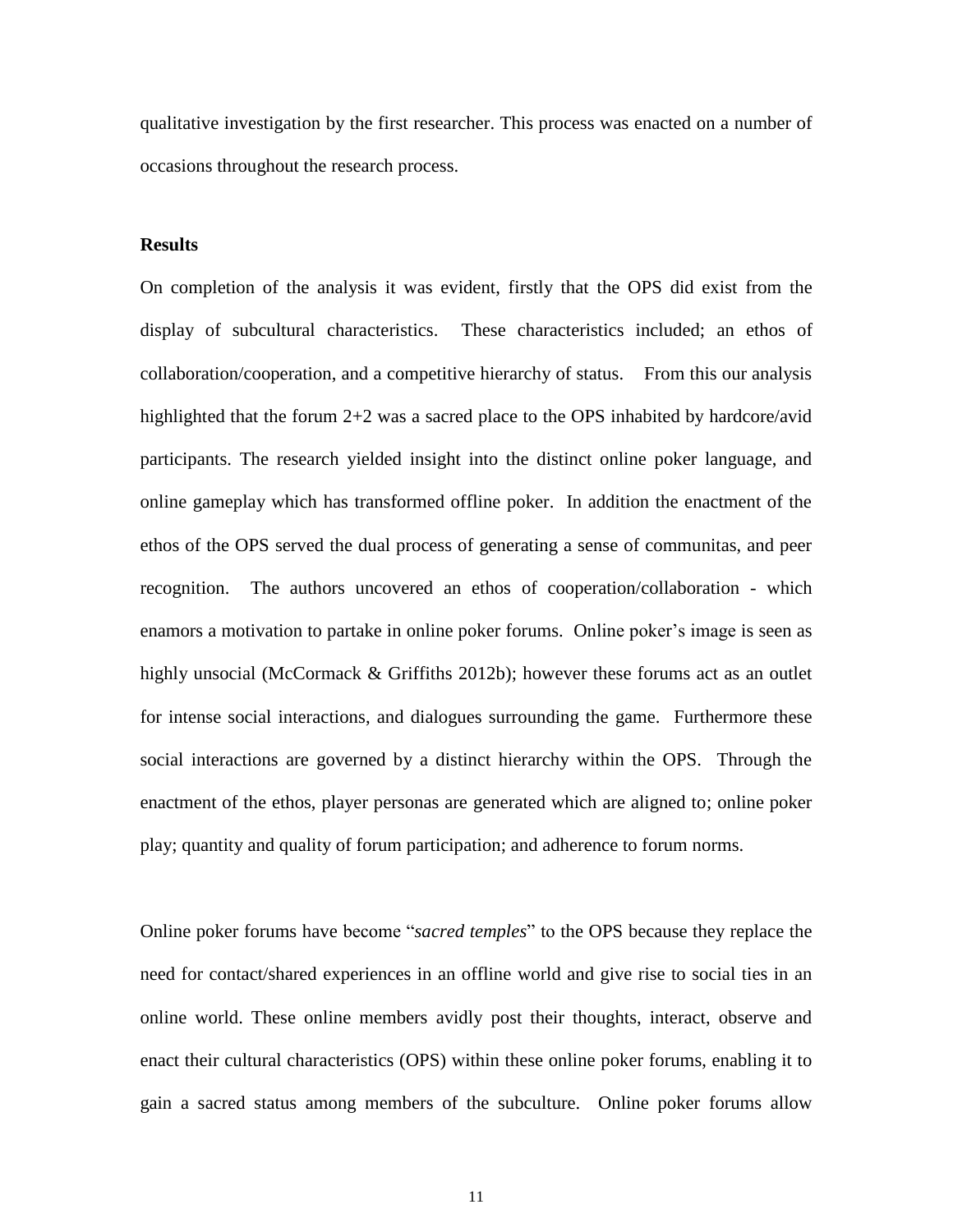players to develop their own online persona, through interaction, participation and engagement with the subculture, thus reaffirming their reputation amongst their poker peers

These forums influence upon the context of offline poker has revolutionized the game. Elements such as online poker language, betting styles (*see figure 1*), strategies, and mathematical based play terms (e.g. *VPIP%, PFR%, Fold Equity, All in EV*) have all transcended into the offline game changing the very nature in which the game of poker is now played (*see figure 1*). Online sub-cultural characteristics of online poker have traversed into the traditional poker gaming, which is evidenced through gaming play, lexicon, poker gambling participation, and the lack social interaction/dialogue during physical game play. Forums have become sacred and integral to the OPS because they provide the medium for the subculture to enact their subcultural norms and patterns of behavior. The sacred status of  $2+2$  is thus validated by numerous success stories relating to their members along with the increasing adoption of its ideology into the offline poker world.

#### (Insert Figure 1)

The ethos of the subculture serves as a means of furthering the progression, profitability and success of its membership. Social ties within the subculture are enhanced through the exchange of information, creating a sense of goodwill/communitas among members. Below is a post where a member seeks advice from the OPS on how to play a hand against an unknown player. This demonstrates how the OPS and the forums they inhabit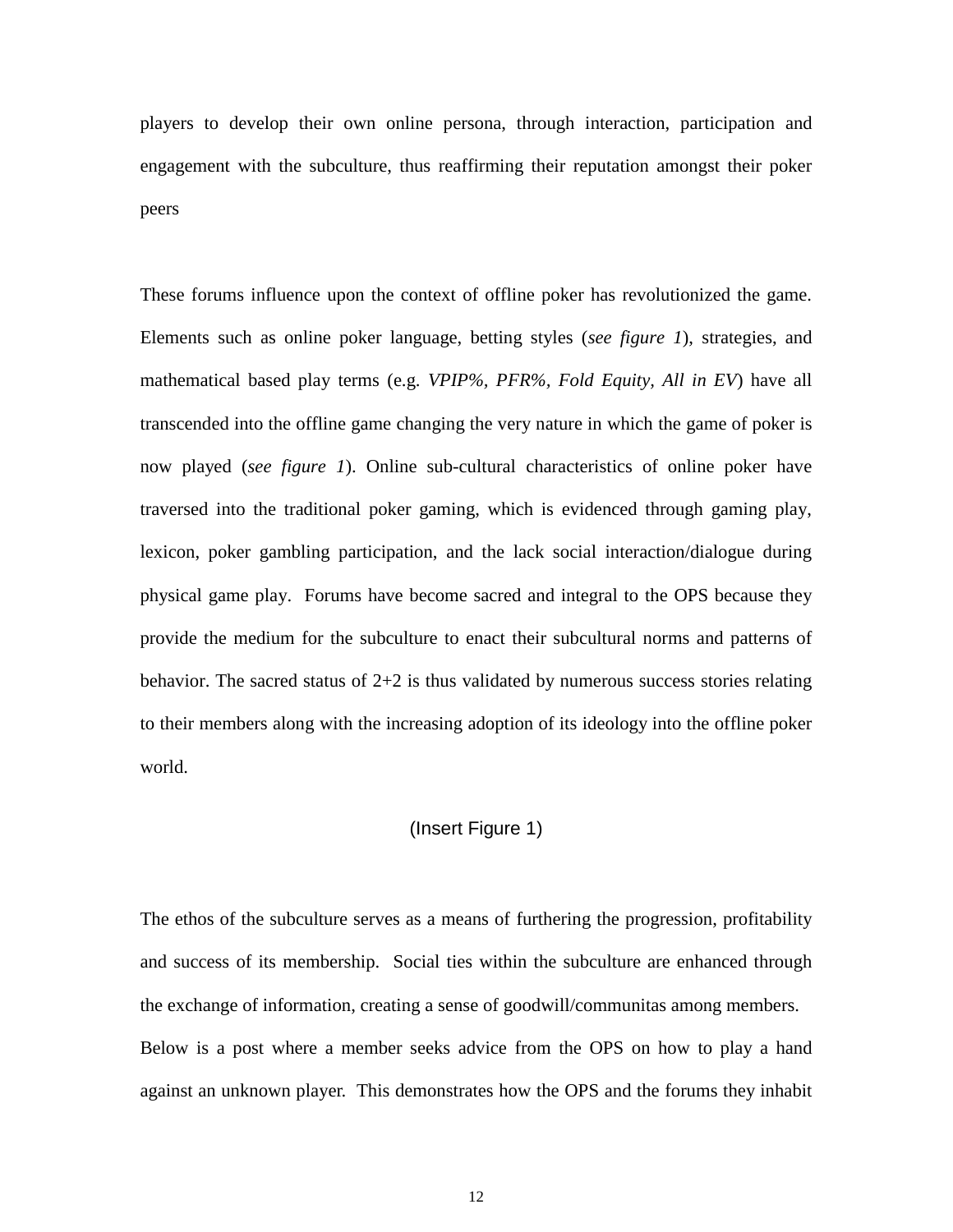exude the ethos of co-operation/collaboration, which is in alignment with the findings of Parke & Griffiths (2011), which emphasize experiential reporting. Members who divulge key information beneficial to the group are often praised, resulting in relationship formation. This exchange enhances the status of the player/s within subculture. A member enacting the ethos thus can take steps to rising the hierarchy of the subculture. This illustrates the importance of communitas to the OPS, as it facilitates persona generation through the enactment of the ethos, while simultaneously aiding in developing cognitive poker skills among members. Those members who achieve recognition for their contributions are lauded by their peers.

#### (Insert Figure 2)

The enactment of the ethos serves as a platform to enhance players' online identities, which is central to rising within the OPS hierarchy. The OPS may exist in a virtual world but has many of the same traits as an offline subculture. Past studies such as Schouten and McAlexander (1995), Thorton (1995), Fox (1987) and Kates (2002) have identified that subcultures have a distinct hierarchy in place within their group, with observed rules, rituals, and norms commonplace to subcultural existence. The same ideal is in place within the OPS where the hierarchy and ultimately those at the top of the spectrum set the guidelines for identity creation, conformity and substance. The post below is an example of this rule setting by members of the hierarchy. The original poster has displayed a hand he had previously played online and wanted to seek advice on how to approach the hand.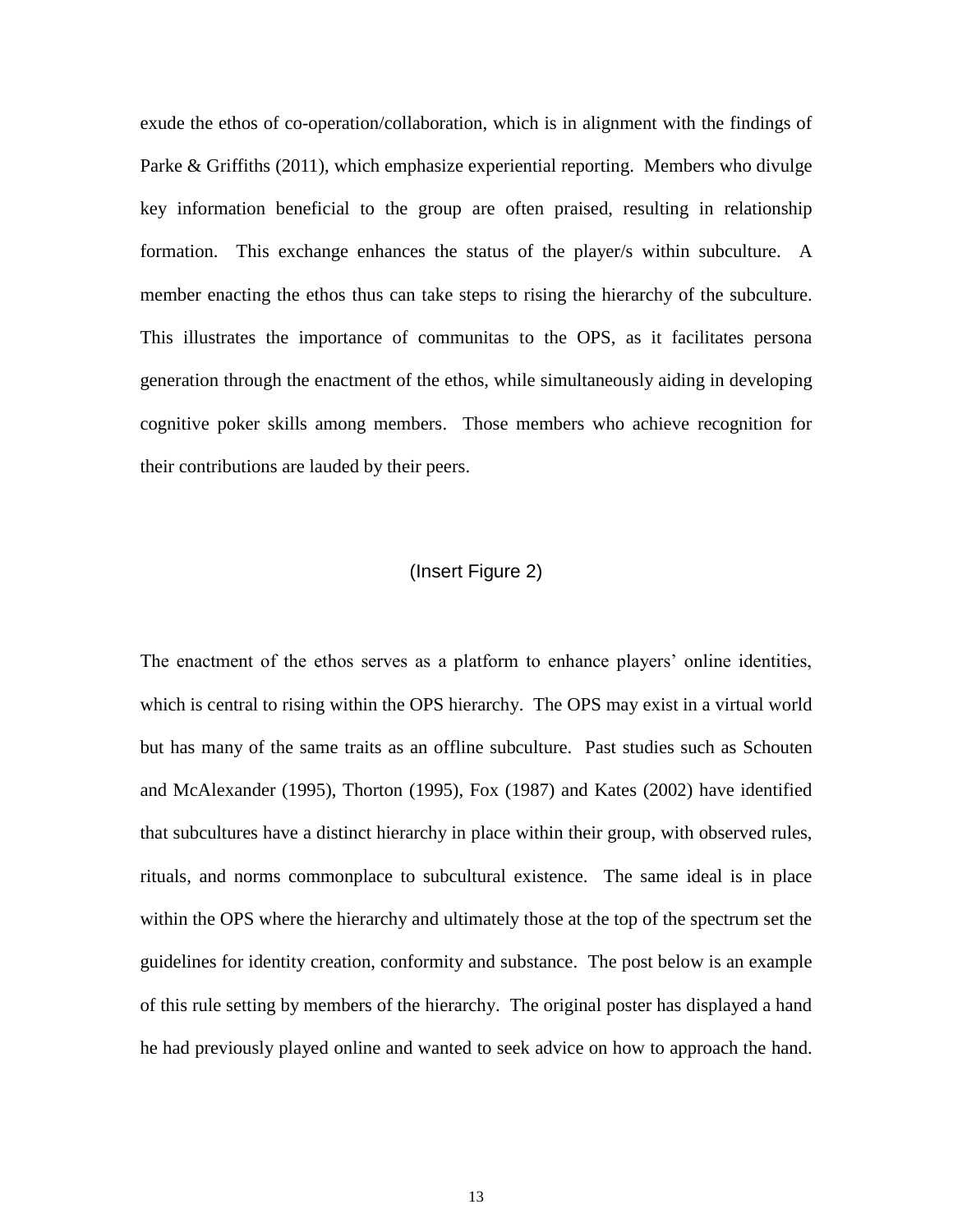The respondents replied with how the player should have played and conformed to the optimal situational play deemed appropriate by the OPS hierarchy.

#### (Insert Figure 3)

It is clear then that members of the OPS in order to be accredited must adhere to the hierarchy and conform to the views of the collective. It is integral to each member's status that they enact and adhere to the ideals and ethos of the OPS as members are and have been in the past ostracized for non-conformity. Another facet of the hierarchy which governs identity creation of members of the OPS is the level of engagement of members within poker forums. The more one engages and participates in online forums the higher they are elevated within the subcultures hierarchy, while also in turn gaining recognition for their online identity. This is done in the OPS to such an extent that a member's activity/frequency on online forums has become an integral part of one's identity. Indeed in most online forums members are assigned statuses based on their frequency/activity and number of postings. One prime example of this is in online forum 2+2 where members are given different labels based on the number of posts they have made (see figure 4).

# (Insert figure 4)

Online forum member's identities also display their join date (*i.e. the date they joined the site*). This is also a sign of status as those who have been members since the inception of these forums are viewed as elevated members and pioneers of the subculture. Given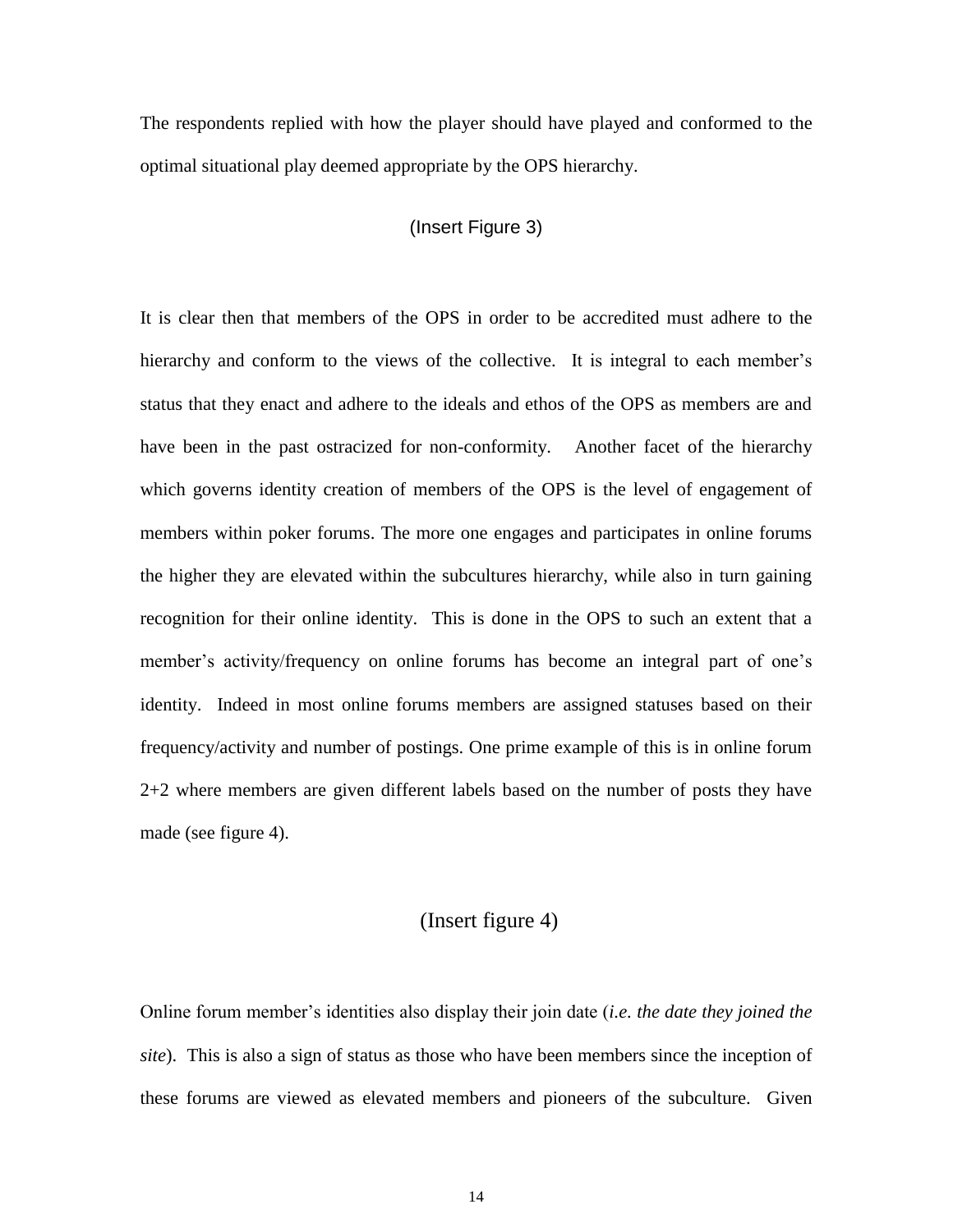below is an example of this where a "*newbie*" in his first post in an online forum is attacked for posting an online hand of Omaha type poker he recently played and won. In fact "*Respondent E*" was a newbie also but had a higher volume of posts and saw an opportunity to gain credibility by other forums users, in turn enhancing his own online identity and making strides to rise the OPS hierarchy through flaming, which Kozinets (1997:471) outlines is the practice of sending embarrassing and insulting e-mail messages to a person's mailbox or a negative response to their public forum posting.

### (Insert Figure 5)

Using Kozinets (2002) typology of forum members the OPS can be classified into three distinct groups; Devotees, Minglers and Insiders. However a fourth group has been identified within the OPS, and we have labeled this group as Lurkers. Lurkers are members, which have a high interest in the activity of the OPS, but are unwilling or even fearful to form social ties to the group for risk of flaming. The OPS have also developed an extension or new variety of flaming, it involves insulting people through being highly sarcastic in their replies to posts by trepid lurkers or junior members, which the OPS terms as '*Leveling*'. It is clear from this then that members of the OPS must adhere to the hierarchy which is in place and the elements of conformity they enact and emplace upon the group or risk flaming or leveling as a result. This hierarchy thus governs identity creation of online player/s through the avocation all members enact an ethos of collaboration/co-operation whilst conforming to the norms of OPS etiquette.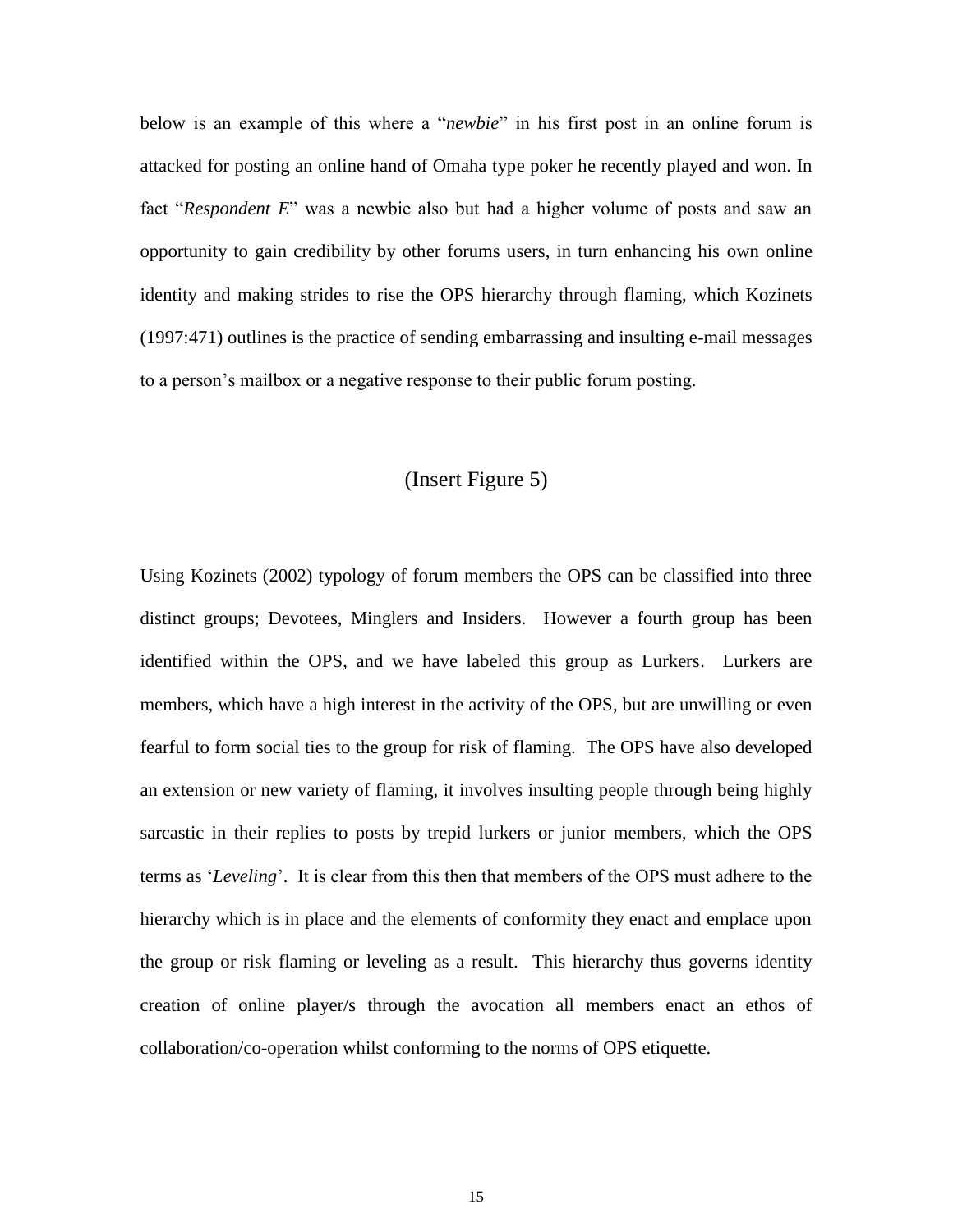#### **Discussion**

#### **"The Sacred Temple" – The World of Online Poker Forums**

Previous studies on subcultures have exposed how they can become central to members identity and existence, very often the context becoming elevated to a sacred status within their membership (Schouten and McAlexander 1995, Thornton, 1995, Celsi et al. 1993, Cova & Cova 2001, Chalmers & Arthur 2008). Within the OPS the forum 2+2 has been elevated to this scared status. It has gained this status among members as it is primarily their place, unadulterated and untainted by external stakeholders.

Aiding in this elevation of  $2+2$  to that of sacred status among the OPS is the fact that these forums has given birth to online poker celebrities. A key point however is that these players molded an online identity through both successful online play and intense interaction on  $2+2$ . Both factors are critical in constructing an accredited online identity which we believe is a key motivating factor to interacting on poker fora and ultimately playing online poker. Many newbies join forums such as 2+2 to try and emulate their success. Therefore the implication is that to become a highly successful online poker player and to receive accreditation, monetary results are not solely sufficient. Each successful player must have constructed an accredited identity through the enactment of the ethos of the OPS while adhering to its hierarchy.

Therefore these forums become sacred temples/places to those immersed within the ranks of this online culture. They allow members of the OPS to interact with one another frequently, enact status, and to ultimately garner recognition and reputation of their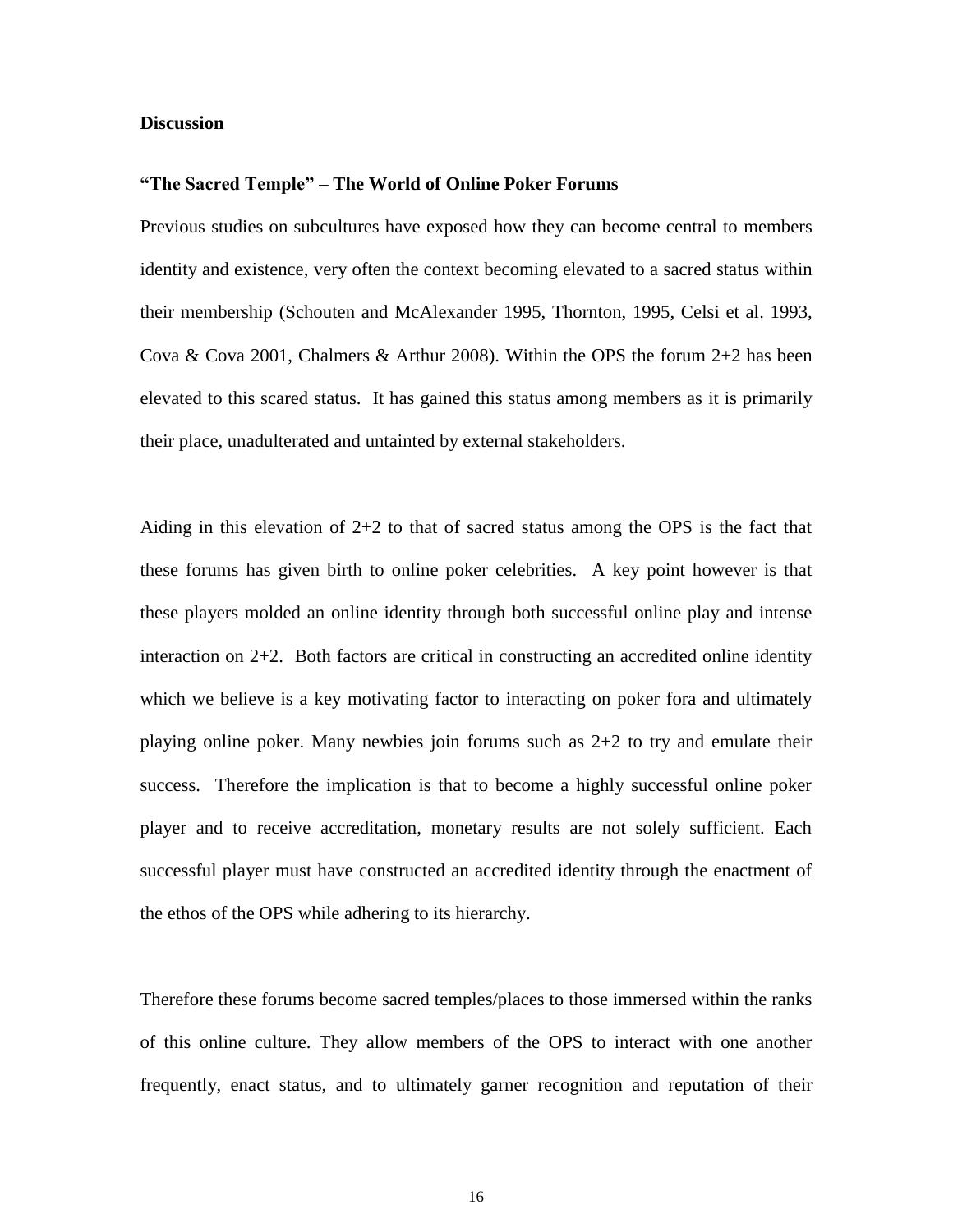online identities. A shared beliefs system gives rise to a hierarchy, while problem solving is vital to the ethos of the OPS. Forming a mutual identity serves to differentiate the online poker world and in turn leads to culture creation for the offline poker world *(See appendix 1 for the language used within the OPS*). Thus far academic work surrounding online poker has not highlighted the extraordinary influence of online poker on changing the way the game is played in an offline context. Similar online forums have also been elevated to such a status, such as Magicseaweed.com for the surfing sub-culture, or Ultimateguitar.com for guitar aficionados. Gambling forums such as OLBG.com, and therxforum.com are actively seeking to emulate this sacred status for gamblers, with huge virtual communities actively engaged in dialogues surrounding gambling.

#### **"Don't Bet into the Donkey" – Collaboration/Cooperation in the OPS**

As Schouten and McAlexander (1995:43) state the characteristics of a subculture include "*an identifiable, hierarchical social structure, a unique ethos, or set of shared beliefs and values; and unique jargon, rituals and modes of symbolic expression*". The OPS is governed by a set of common values (*ethos*) among members which hold an extraordinarily amount of weight and history within the group. An ethos of cooperation and collaboration evolved from players seeking a competitive advantage over those not immersed within the OPS. This is achieved primarily by offering advice to other forum members, seeking advice (*e.g. posting hands one has played on forums and seeking advice on optimum levels of play*) and offering any valuable information to the community as a whole (*e.g. where there are easy games, or creating optimum strategies for various poker games/formats*). This represents an interesting dichotomy between the competitive nature of the '*individual*' and the collaboration within the '*collective*'.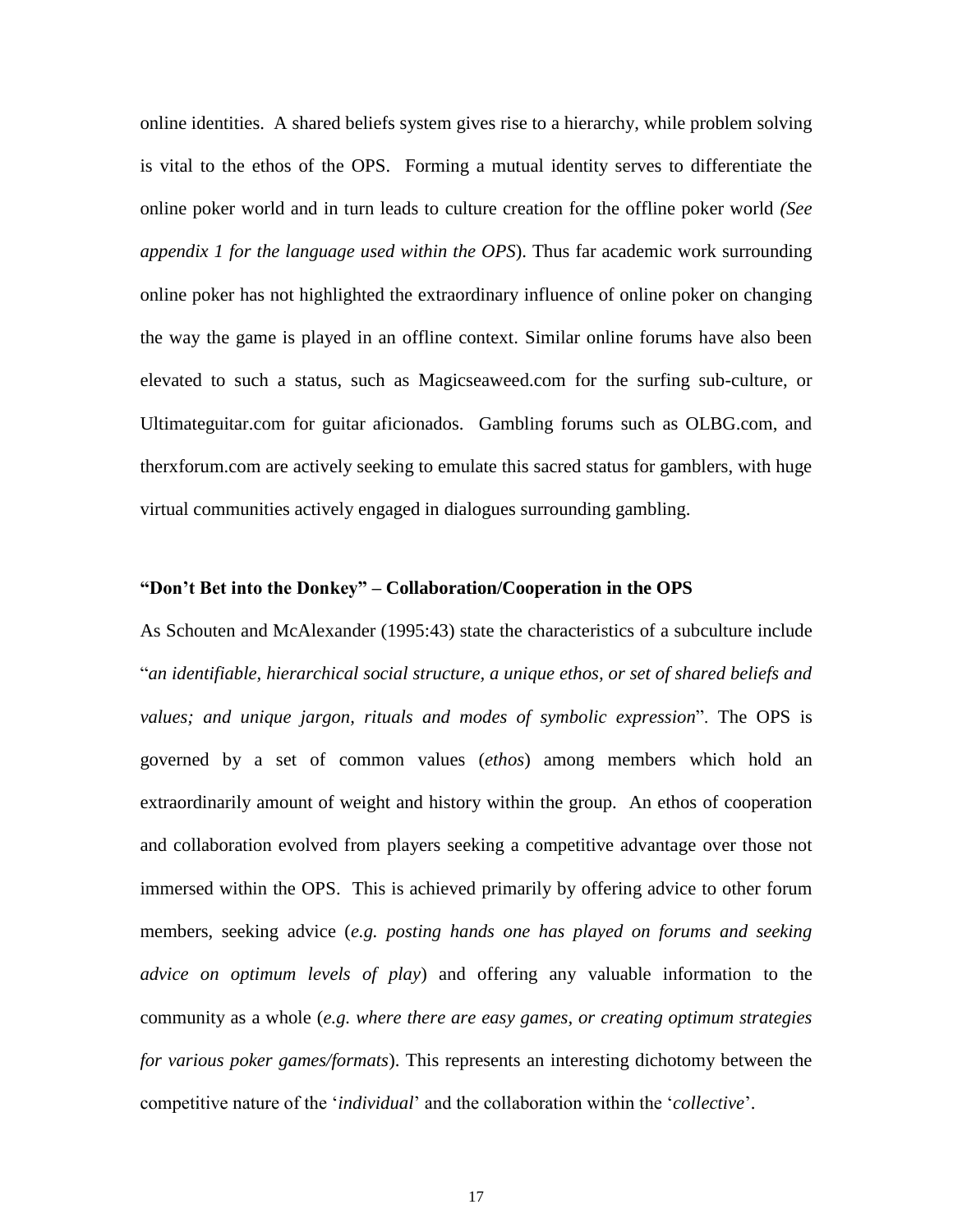Yuan et al (2007:475) has noticed that "*co-operation can emerge as a norm in an environment comprising individually selfish entities*". This is an interesting concept as primarily the game of poker is an individual occurrence but the OPS bands together to enhance their poker skills through cooperation and collaboration. Parke & Griffiths (2011) have already made reference to this in their study use of computer mediated communication in developing cognitive poker skills. However we believe the use of online poker forums within the OPS is a myriad of complex motivations driven by its ethos. Firstly members seek to develop cognitive poker skills through these forums to become profitable from those not involved in the subculture. This dually leads to both monetary gains and an individual's online identity being recognized. From this a sense of communitas is established which defines the OPS and sustains the forum's sacred status to those who inhabit it.

This research has opened up a multitude of research questions within the area. More work is needed on the creation and sustainment of an online identity. Further research on how the offline poker community perceives this new breed of online poker players is required, to ascertain commonalities and/or differences between both groups, building on the work of McCormack & Griffiths (2012a). While this paper has identified the ethos and hierarchy of the OPS, further analysis is needed to examine areas such as the use of online poker forums to address problematic gambling behavior, and motivations behind addictive gaming. Forums can potentially act as a safety net in influencing responsible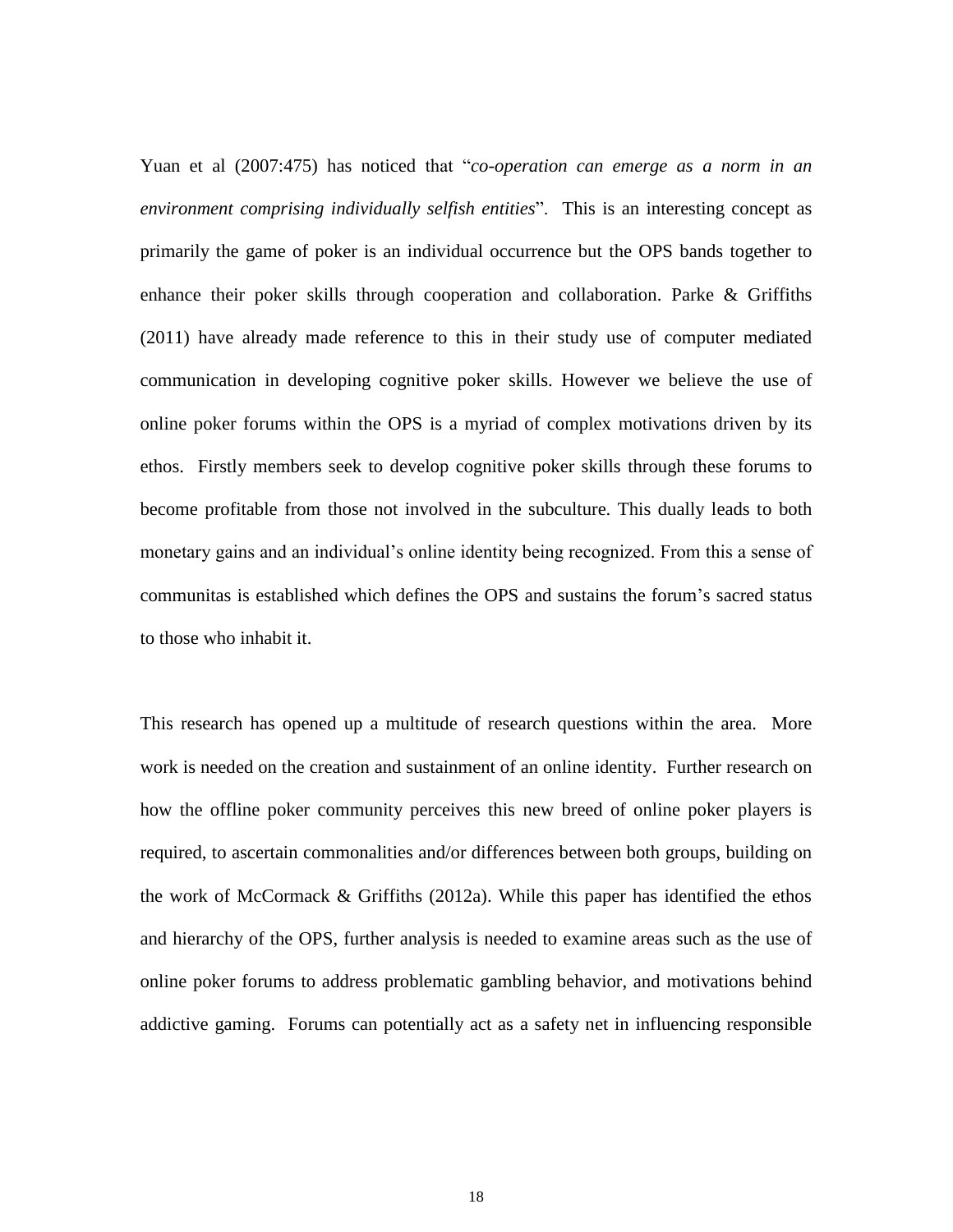gaming and gambling (Parke & Griffiths 2011) through the enforcement of its ethos and stringent behavioral norms (Parke & Griffiths 2012) relating to online poker play.

#### **"How did you call that bet?" - Competition and Hierarchy within the OPS**

The OPS hierarchy is formed solely in a virtual world. Therefore there are different implications for the role of the hierarchy within the OPS as opposed to those of an offline subculture. The hierarchy of the OPS is primarily based on the frequency of interaction with the other members via forums (*i.e. the number of posting one engages with*), results of one's online poker capability (*which can be tracked via Pokertableratings.com/ Sharkscope*), and the enactment of the subculture's ethos. If these factors are successfully negotiated then recognition and reputation (*two elements pivotal to hierarchical status*) are enhanced for members.

It has been noted in this paper that the hierarchy within the subculture governs the level of usage. Opinion leaders shape the terms and conditions of usage of their peer groups within the sub-culture as is demonstrated in figure 4. This can potentially lead to problematic gambling activity as noted by Parke & Griffiths (2011) and also excessive forum usage through the avocation of constant participation and involvement. As a result of this there are implications for making interventions surrounding health promotions in addressing gambling addictions within the subculture. Health promotion advocates need to understand these online communities, engage with them, and potentially leverage their position within the hierarchy. This will enable health promotion advocates to create more effective social responsible gambling campaigns. Failure to do so represents a lost opportunity in addressing the negative societal dimension to gambling.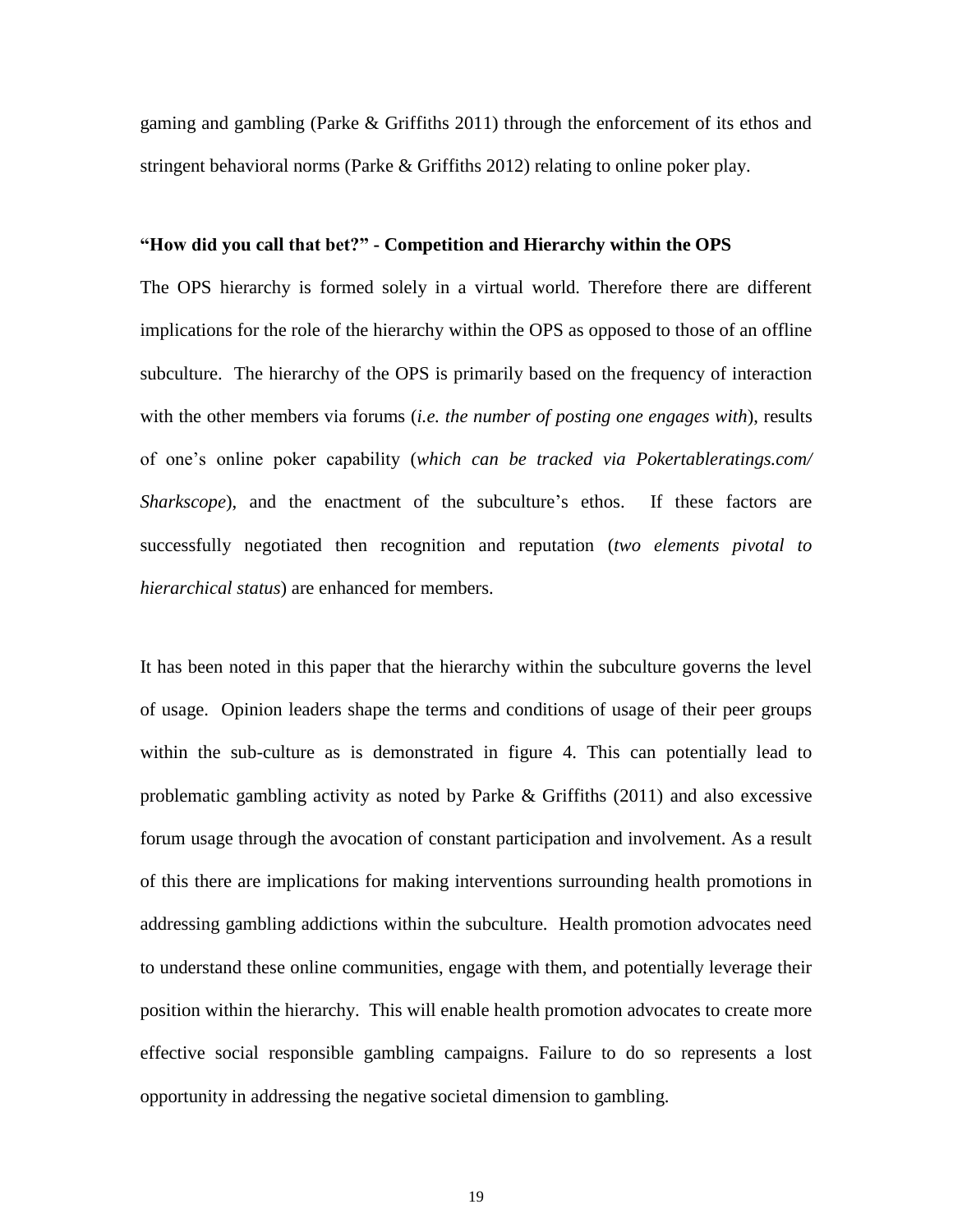#### **Limitations**

It is important to note that this study is not without its limitations. As Griffiths & Whitty (2010) outline some of the main areas of concern related to online data collection are: lack of knowledge about participant behavior and validity. While the test-retest method to ensure reliability in the data was employed the nature of the study afforded us no opportunity to gain an insight into how online poker affects individuals in an offline context. Future studies could contrast the impact of excessive or problematic gaming, gambling and forum use on individual motivations and identities within an offline context. We must also acknowledge that the study has had a sampling bias towards that of members who engage within gameplay specific threads. Further investigation into the totality of threads within online poker forums may offer some new insights be they into subcultural characteristics of the OPS, gambling motivations or predictors of problem gambling/forum use.

#### **Conclusion**

The paper thus far has established that there is a subculture which exists within the online poker world and in turn there are huge commercial implications for the online gambling poker industry and future studies relating to online poker activities. Firstly the medium of online poker forums while catered to has not truly been exploited by commercial interests within the poker industry. Through understanding the OPS one can ascertain key insights into these gamblers. Members display their current moods, wants, and desires, which organizations can use to pre-empt or react to trends within the OPS. Secondly the OPS ecosystem provides rich detailed information which researchers have failed to capitalize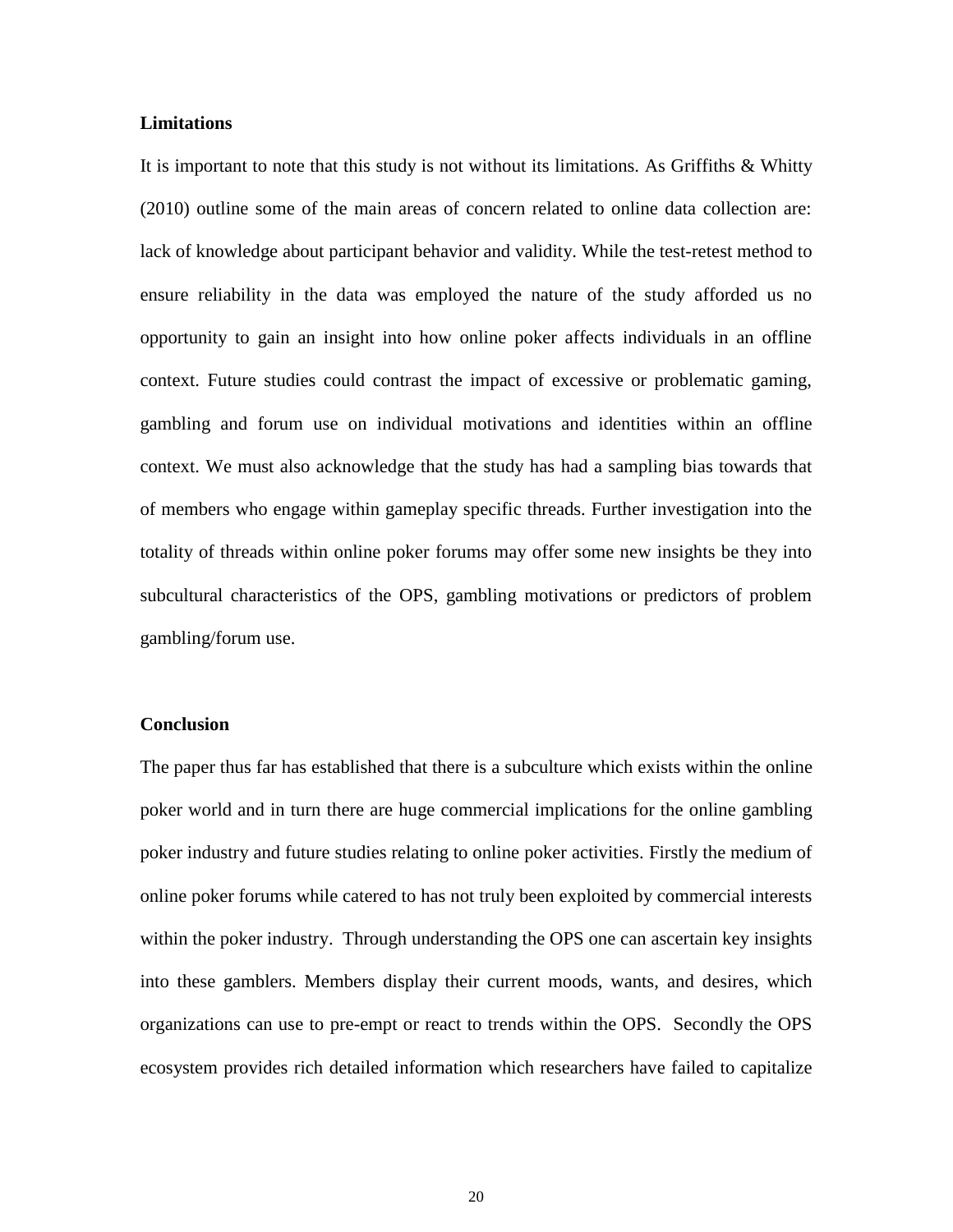on convincingly. Future studies surrounding online poker should be acquainted with this grouping and research efforts must be made to address the extreme levels of consumption practices the OPS enacts.

Netnography can provide a huge insight into attitudes, and patterns of gambling behavior, keeping abreast of a rapidly changing environment by tracking conversations/threads of online poker forums. This knowledge informs us as to where online players gamble, who online players talk to, what online players read, what online players search for, and above all their elusive patterns of behaviour.

This paper has illustrated the development of online poker forums into achieving scared status for avid online poker players. This status is sustained through rich online dialogue, interaction, and network formation. This world distinctively enacts a contradiction, in that within a context of individually driven selfish motives (*i.e. everyone playing to win*), collaboration and cooperation comes to the fore within the OPS. However throughout the OPS there still remains fundamental competition in the attainment of recognition and development of individual online identities through the OPS hierarchy. The OPS has made a huge impact on the poker world, in effect creating and developing an expanding online poker eco-system, whilst transforming the context the traditional offline poker universe.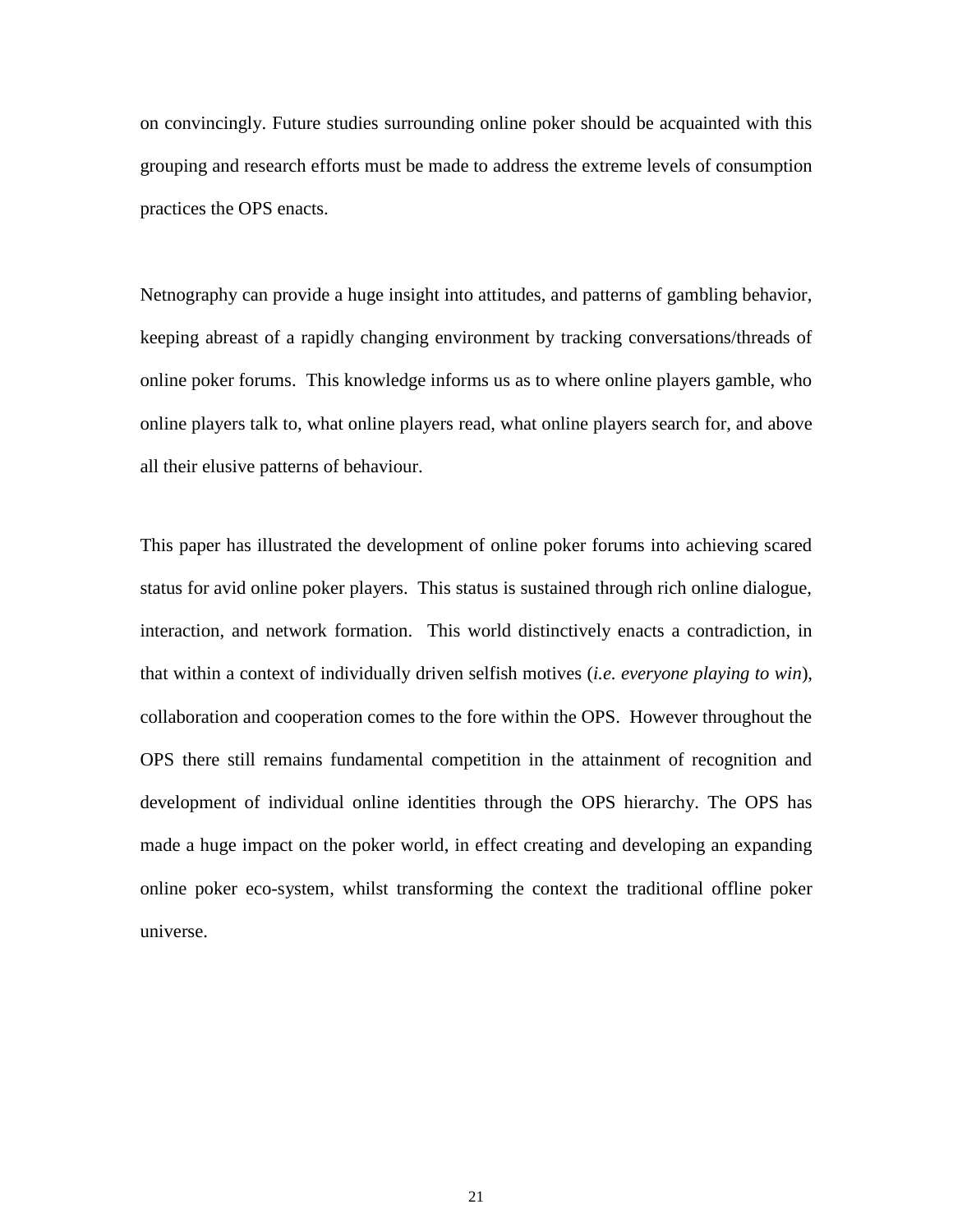#### **References**

Celsi, R. L., Rose, R. L., & Leigh T. W. (1993). An exploration of high-risk consumption through skydiving. *Journal of Consumer Research*, *20*, 1-23.

Chalmers, T. D., & Arthur, D. (2008). Hard-core members of consumption-orientated subcultures enactment of identity: The sacred consumption of two subcultures. *Advances in Consumer Research*, *35*, 570-575.

Cova, B., & Cova, V. (2001). Tribal aspects of postmodern consumption research: The case of French in-line roller skaters. *Journal of Consumer Behaviour, 1*, 67–76.

Deci, E. L. (1971). Effects of externally mediated rewards on intrinsic motivation. *Journal of Personality and Social Psychology, 18*(1), 105–115.

Fox, K. J. (1987). Real punks and pretenders: the social organization of a counterculture. *Journal of Contemporary Ethnography*, *16*, 344-370.

Griffiths, M. D. (2010). The use of online methodologies in data collection for gambling and gaming addictions. *International Journal of Mental Health and Addiction*, *8*, 8-20.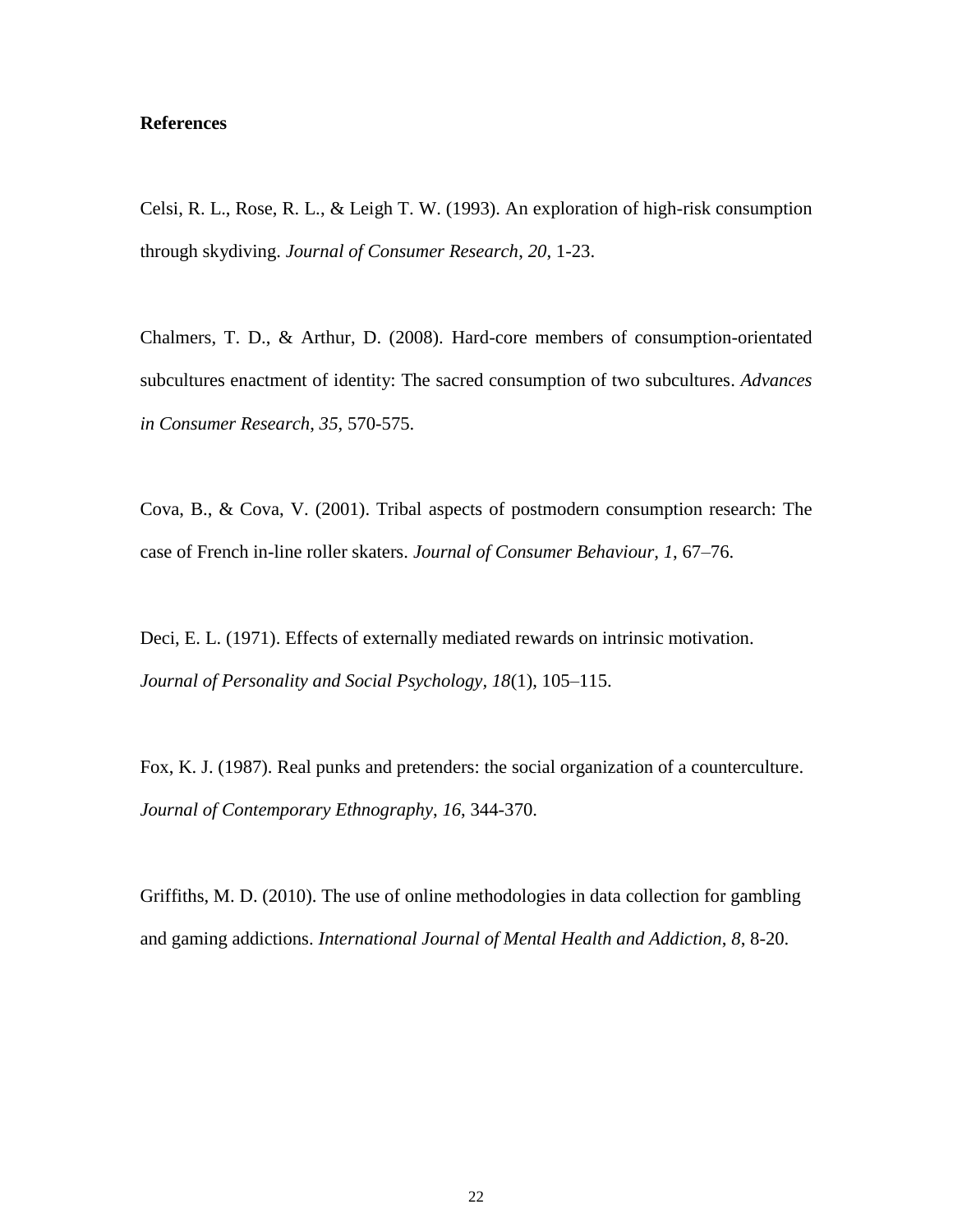Griffiths, M.D., Parke, J., Wood, R., & Rigbye, J. (2010). Online poker gambling in university students: Further findings from an online survey. *International Journal of Mental Health and Addiction*, *8*, 82-89.

Griffiths, M. D., & Whitty, M. W. (2010). Online behavioural tracking in Internet gambling research: ethical and methodological issues. *International Journal of Internet Research Ethics*, *3*, 104-117.

Hopley, A. A. B., & Nicki, R. M. (2010). Predictive factors of excessive online poker playing. *Cyberpsychology, Behavior & Social Networking*, *13*, 379-385.

Horrigan, J. B., Rainie, L. & Fox, S. (2002). *Online communities: networks that nurture long-distance relationships and local ties*. Connecticut, Washington: Pew Internet and American Life Project.

Johnson, C. M. (2001). A survey of current research on online communities of practice. *Internet and Higher Education*, *4*, 45–60.

Kates, S. M. (2002). The protean quality of subcultural consumption: An ethnographic account of gay consumers. *Journal of Consumer Research*, *29*, 383–399.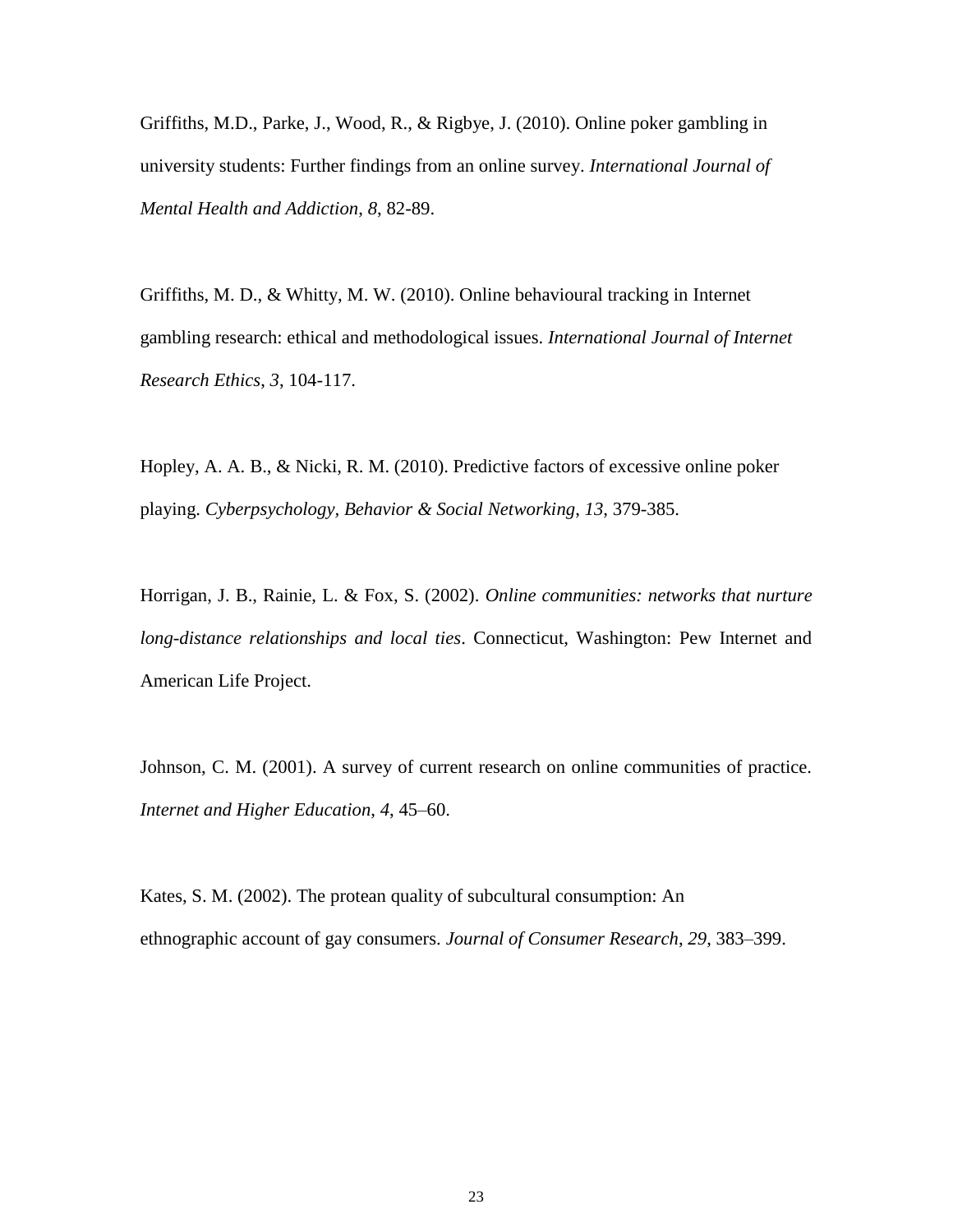Khazaal, Y., Chatton, A., Bouvard, A., Khiari, H., Achab, S, & Zullino, D. (2011). Internet poker websites and pathological gambling prevention policy. *Journal of Gambling Studies, 28*, 1-9.

Kozinets, R. (1997). I want to believe: a netnography of the x-philes' subculture of consumption. *Advances in Consumer Research, 24*, 470–475.

Kozinets, R. (2002). The field behind the screen: Using netnography for marketing Research in Online Communications. *Journal of Marketing Research*, *39*, 61–72.

Kozinets, R. (2001). Utopian enterprise: Articulating the meanings of star trek's culture of consumption. *Journal of Consumer Research*, *28*, 67–88.

LaPlante, D. A., Kleschinsky, J. H., LaBrie, R. A., Nelson, S. E., & Shaffer, H. J. (2009). Sitting at the virtual poker table: A prospective epidemiological study of actual Internet poker gambling behavior. *Computers in Human Behavior*, *25*, 711-717.

McBride, J. & Derevensky, J. (2009). Internet gambling behaviour in a sample of online gamblers. *International Journal of Mental Health and Addiction*, *7*, 149-167.

McCormack. A. & Griffiths, M. D. (2012a). What differentiates professional poker players from recreational poker players? A qualitative interview study. *International Journal of Mental Health and Addiction*, *10*, 243-257.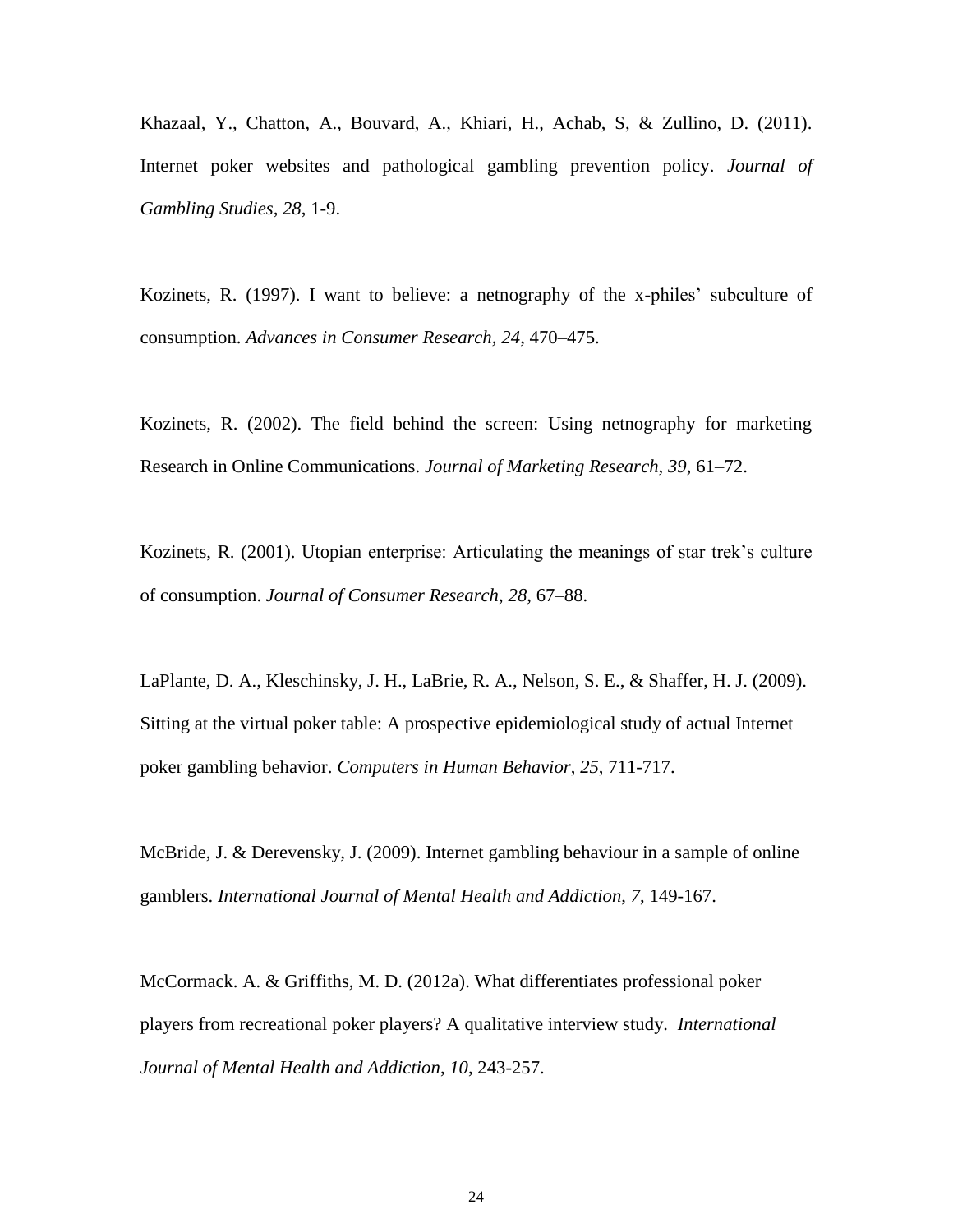McCormack, A. & Griffiths, M. D. (2012b). Motivating and inhibiting factors in online gambling behaviour: A grounded theory study. *International Journal of Mental Health and Addiction*, *10*, 39-53.

Mitrovic, D. V. & Brown, J. (2009). Poker mania and problem gambling: A study of distorted cognitions, motivation and alexithymia. *Journal of Gambling Studies, 25*, 489- 502.

Muinz, A. M. & O'Guinn, T. C. (2001). Brand Community. *Journal of Consumer Research, 27*(4), 412-432.

Muinz, A. M. & Schau, H. J. (2005). Religiosity in the abandoned apple newton brand community. *Journal of Consumer Research 31*(4), 737-747.

Parke, A. & Griffiths, M.D. (2012). Beyond illusion of control: An interpretative phenomenological analysis of gambling in the context of information technology. *Addiction Research and Theory*, *20*, 250-260.

Parke, A. & Griffiths, M. D. (2011). Poker gambling virtual communities: The use of Computer-Mediated Communication to develop cognitive poker gambling skills. *International Journal of Cyber Behavior, Psychology and Learning*, *1,* 31-44.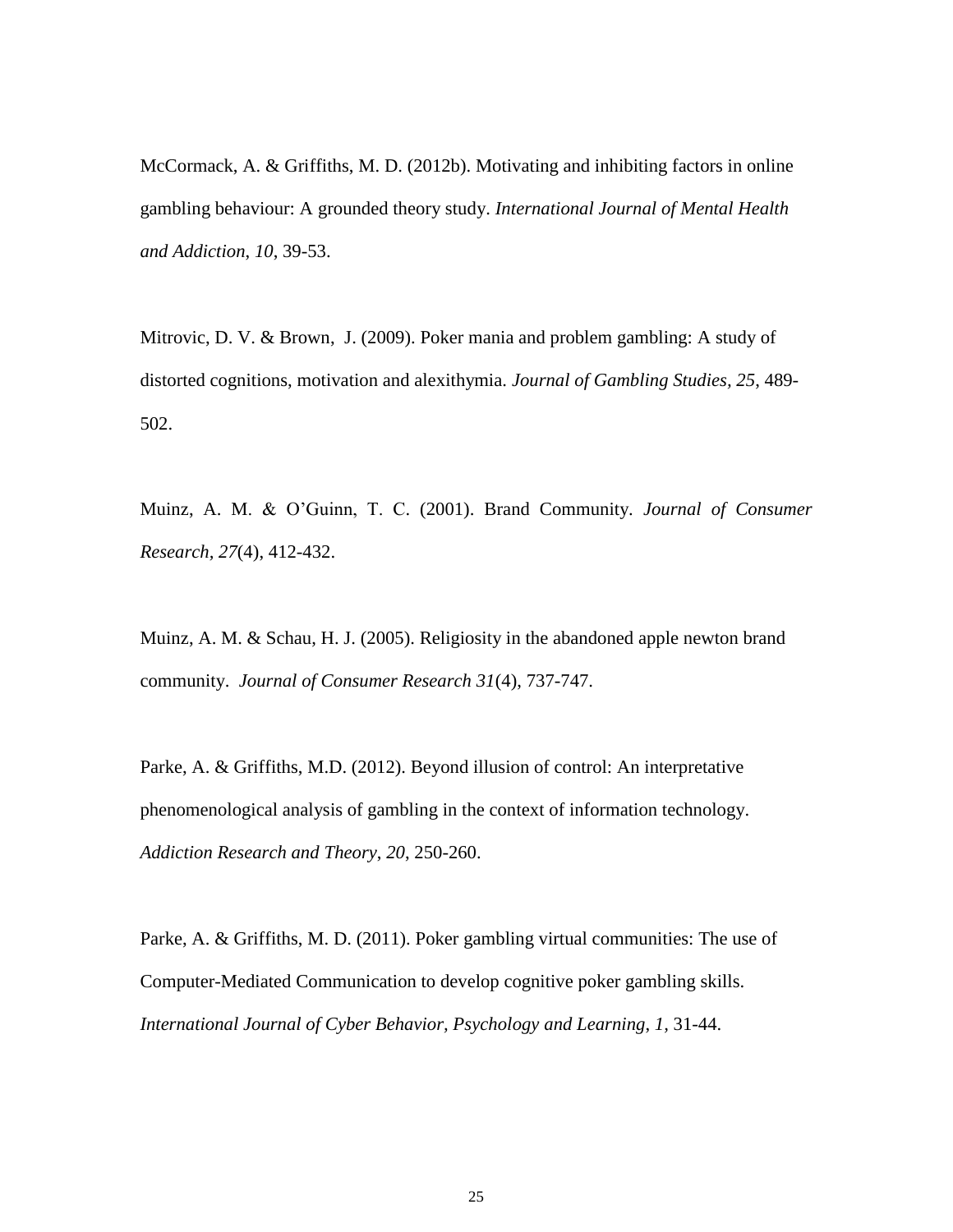Ryan, R. M., & Deci, E. L. (2000). Intrinsic and extrinsic motivations: Classic definitions and new directions. *Contemporary Educational Psychology, 25*, 54–67.

Schau, H. J., Muinz, A. M. & Arnould E. J. (2009). How brand communities practices create value. *Journal of Marketing 73*(5), 30-51.

Schouten, J., & McAlexander, J. (1995). Subcultures of consumption: An ethnography of the new bikers. *Journal of Consumer Research*, *22*, 43–61.

Schultz, T. (2000). Mass media and the concept of interactivity: An exploratory study of online forums and reader e-mail. *Media, Culture & Society*, *22*, 205-221.

Siler, K. (2010). Social and psychological challenges of poker. *Journal of Gambling Studies*, *26*, 401-420

Spradley, J. P. (1980). *Participant Observation.* New York: Holt: Rinehart & Winston.

Thornton, S. (1995). *Club culture*. Cambridge, UK: Polity Press.

Tulloch, J. & Jenkins, H. (1995). *Science fiction audiences*. New York: Routledge.

Wilson, S. M., & Peterson, L. C. (2002). The anthropology of online communities. *Annual Review of Anthropology, 31*, 449–467.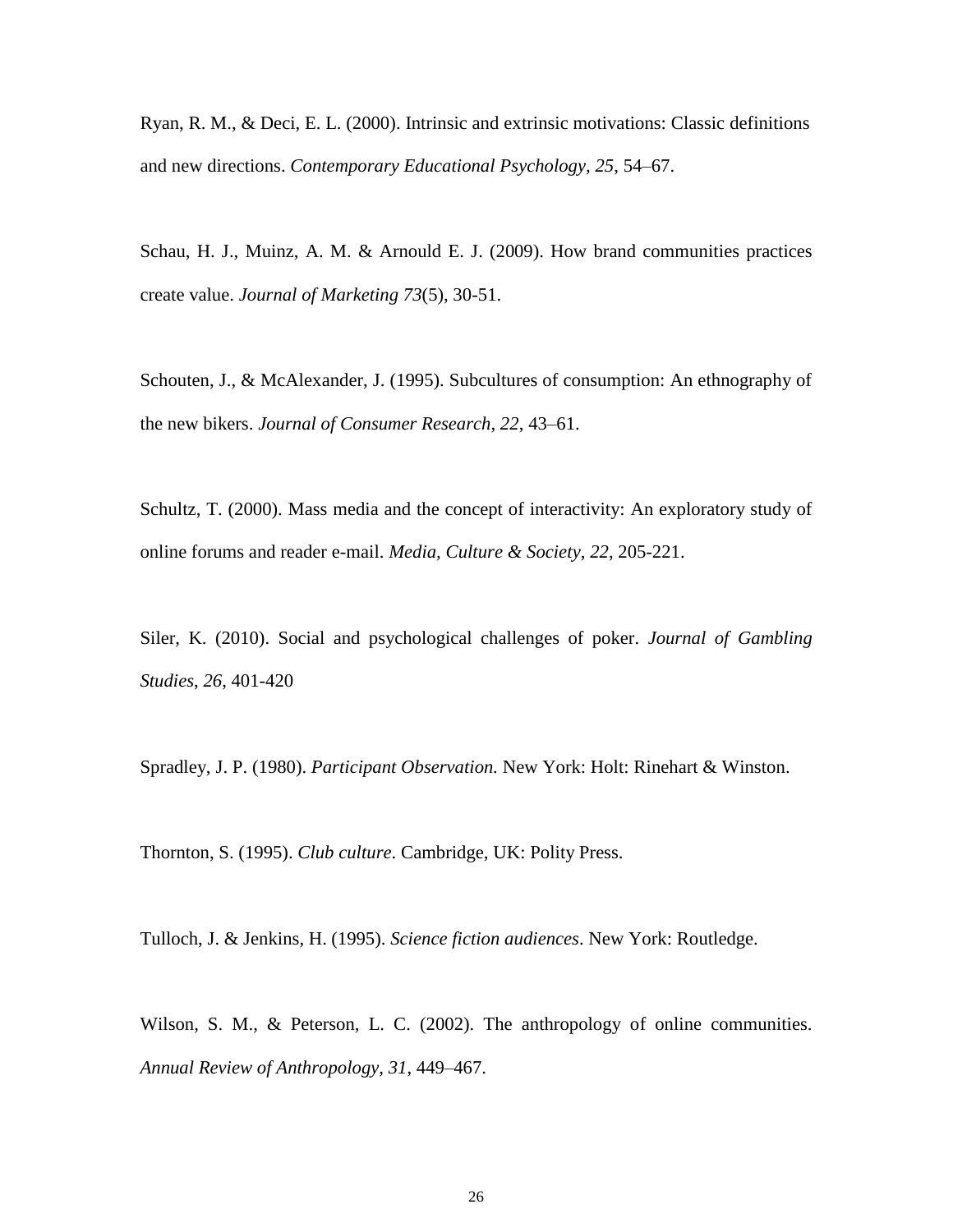Wood, R. T. A., Griffiths, M. & Parke, J. (2007a). Acquisition, development, and maintenance of online poker playing in a student sample. *CyberPsychology & Behavior*, *10*, 354-361.

Wood, R. T. A. & Griffiths, M. D. (2007b). Online data collection from gamblers: Methodological issues. *International Journal of Mental Health and Addiction*, *5*, 151- 163.

Yuan, R., Zhao, L. & Wang, W. (2007). Cooperation and competition dynamics in an online game community. *Online Communities and Social Computing*, *4564*, 475-484.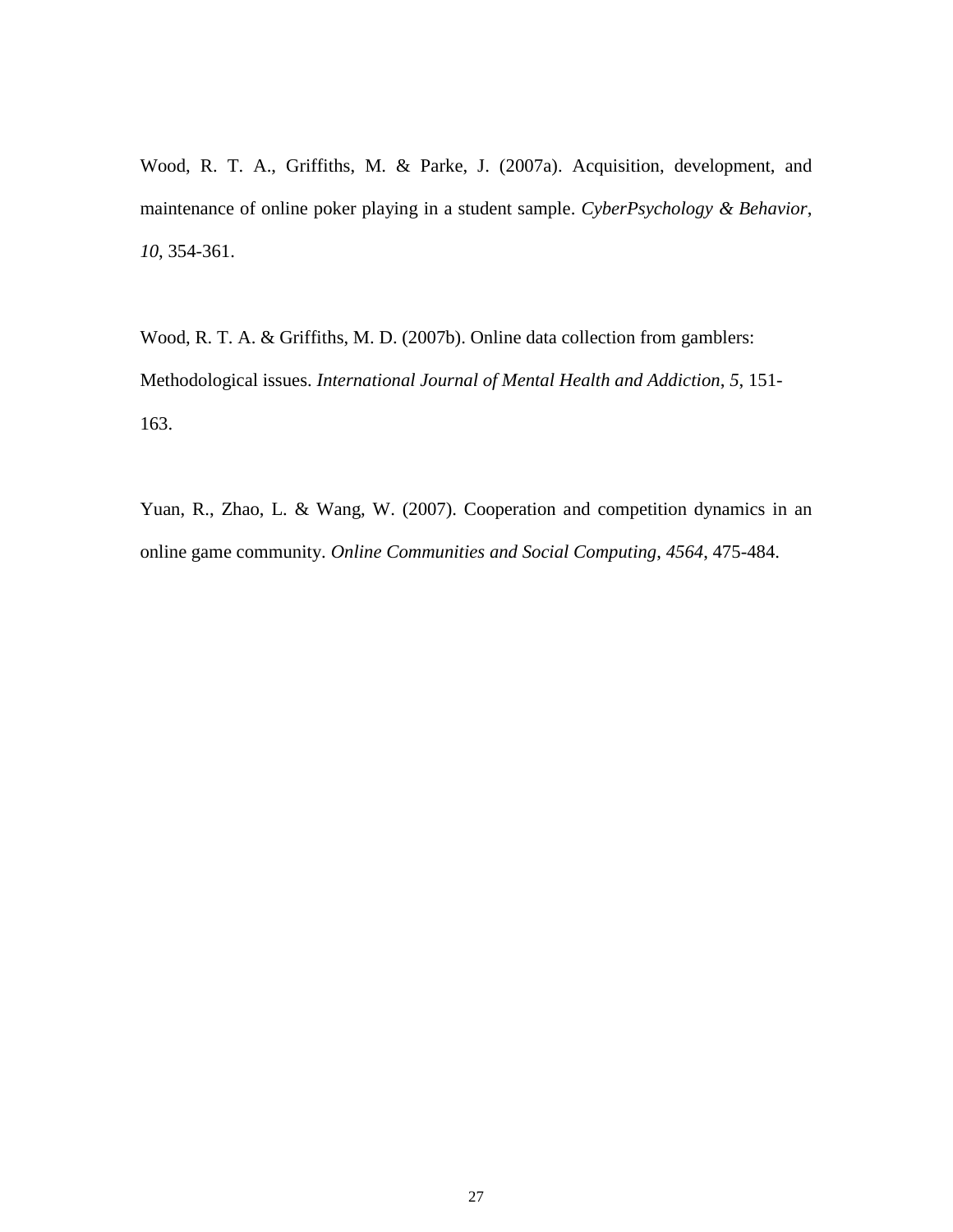# **Appendix 1**

**The Language of the OPS**

Terminology

**A** - Ace

- **K** King
- **Q** Queen
- **J** Jack
- **T** Ten

**TP** - Top Pair

**NL** - No Limit

**FL** - Fixed Limit

**Fish** - Refers to a bad player who is relatively easy to beat and outplay

**Donkey** - A term used to describe an extremely poor player

**Luckbox** - A name often given to players who get lucky in a specific hand

**Shark** – A good player of online poker whose skills are far superior of that than of recreational players e.g. fish

**SB** (Small Blind) - Forced bet which is made by the player sitting to the dealer's left.

**BB** (Big Blind) - Forced bet before the hand starts it is always double the small blind. The player to the left of the small blind has to post it before the hand starts.

**UTG** – The person first to act in a hand i.e. the person to the direct left of the big blind.

**UTG+1** – The person to the direct left to UTG i.e. the second person to act in a hand.

**MP** - Middle Position

**HJ (HighJack)** - The position directly to the cut offs right

**CO (Cut Off)** - The position directly to the dealer's (button's) right

**(BTN) Button** - The position of the dealer in a hand of poker. It is the held by the player to act last after each round of betting. Considered to be a huge advantage when playing poker. It rotates between the players evenly after each hand.

**Street** - Refers to the different stages of a poker game i.e. first street in hold'em is the flop,  $2<sup>nd</sup>$  street is the turn and  $3<sup>rd</sup>$  street is the river. An example of it in use is "bet every street".

**Range** - Players refer to what type of hands other players can have by using the term range i.e. "his range was AA, KK, QQ"

**Villain** - When a player is talking about a hand they have played they refer to the opposite player as "Villain"

**Hero** – When a player is talking about a hand they have played they refer to themselves as "Hero"

**LAG (Loose Aggressive Player)** - Refers to a player that plays a lot of hands and plays them very aggressively

**TAG (Tight Aggressive Player)** - Refers to a players that only plays a very small number of premium hands and plays them very aggressively

**f/d (Flush draw)** - This is when a player have two cards of the same suit in his hand are there are two cards matching his/her suit on the flop/turn and he/she is hoping to make a flush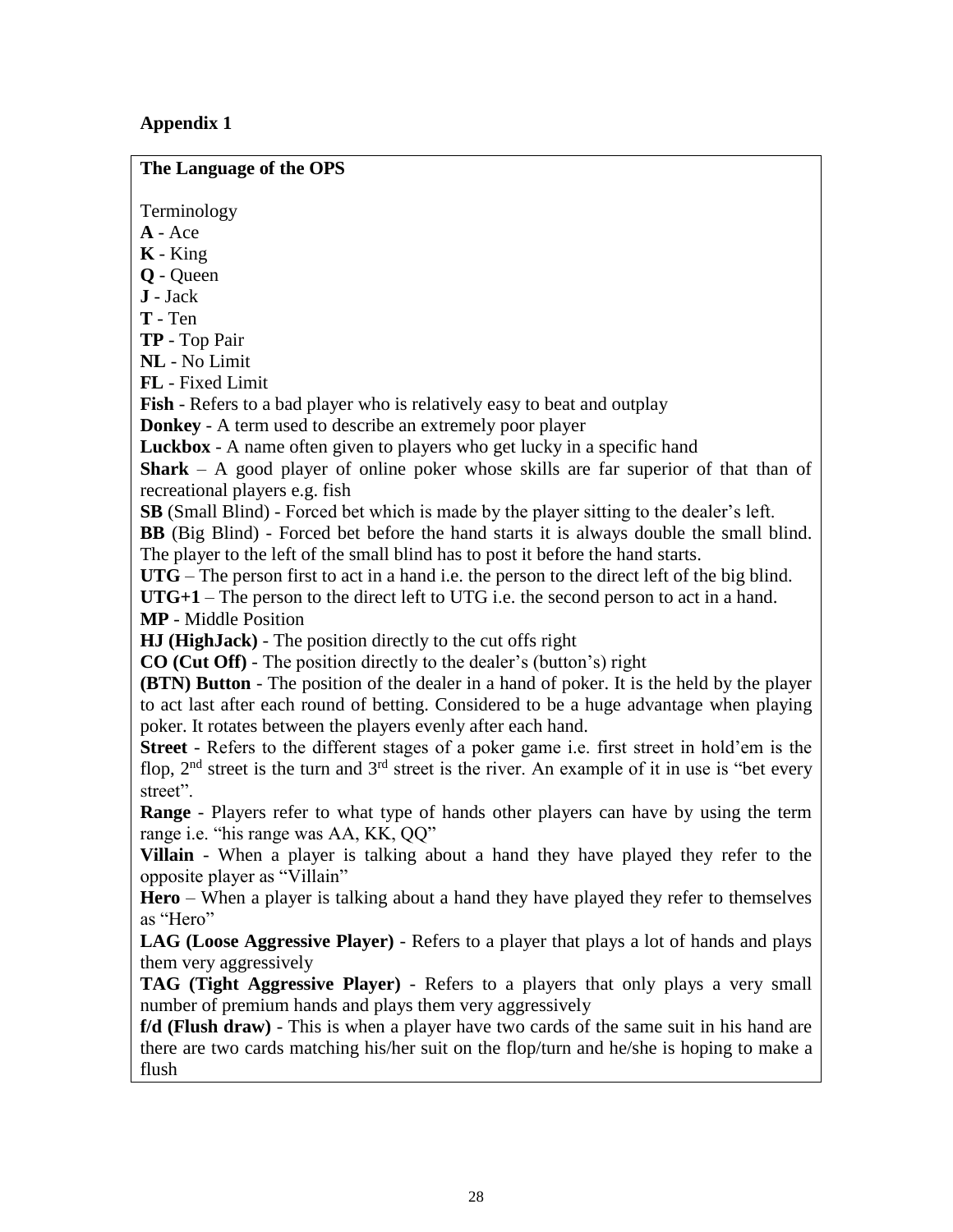**C-Bet** (Continuation Bet) - Means that a player continues betting if he has raised preflop. E.g. Player one raises to 200, Player two calls. The Flop is King of Hearts, Ace of Club and Two of Diamonds, Player one c-bets 400

**Snap call** – Means to call a bet instantly

**Hero call** – Means to make a call on the river with a marginal hand and win the hand i.e. to know when an opponent is bluffing

**Flat** – Means to call a bet

**Floating** - Means to call the flop or turn with a poor hand in order to try and bluff later in the hand

**Limp** - Means to just call the big blind and not raise

**OOP** (Out of Position) - Means to play a hand where you must act must on the flop/turn and river. This is a distinct disadvantage in poker.

**BvB** - Refers to Blind versus Blind situations, where only the small and big blinds are involved in a hand.

**b/f (bet/fold)** - Means to bet your hand but if raised by your opponent to then fold your hand.

**c/c (check/call)** - Means to check your hand and then call a bet from your opponent

**c/r (check/raise)** - Means to check your hand and then raise your opponent if they bet. This is usually seen as a sign of extreme strength and aggression but can also be used as a good bluffing tool.

**c/f (check/fold)** - Means to check your hand and fold to any bet that is made by other player/s.

**HU (Heads Up)** - Means when there are only two players at a table or involved in a hand **HH (Hand History**) - Refers to the history of poker hands an online player has played. Very often online players will save their hand history and analyse their play in a critical fashion.

**Uber Tilt** - Means to be affected by circumstances which affect your thinking in a game of poker E.g. Losing a hand you should have won and then going on "Uber Tilt" and not playing well or to your potential, basically letting your emotions dictate the way you play.

**Stacked** – Means to take all of another player's chips/money

**Dry/Wet Board** - Refers to the texture of the flop i.e. if the flop is not co-ordinated (3 different suited cards not connected e.g. Kings of Hearts, Two of Spades and Nine of Diamonds) it is referred to as a Dry Board. If the Board is Wet then it is co-ordinated e.g. Four of Spades, Five of Spades and Six of Diamonds.

**Plus/Negative EV (Expected Value)** - A complicated poker term that uses maths to determine the expected value a player has in a poker game. If a player has a Plus EV and still loses money in a poker session it would then suggest that he/she was unlucky or variance was against them.

**Defending** - Means to call a bet when you are one of the blinds and a player raises

**Line Check** - A phrase used to ask if the correct/optimum play was made in a scenario

**Semi-Bluff** - Means to bet when you are drawing to a hand. E.g. when you have two diamonds and there are two diamonds on the flop but your hand has no value unless you make your flush

**Combo Draw** - This refers to when a player has a draw to both straight and flush possibilities.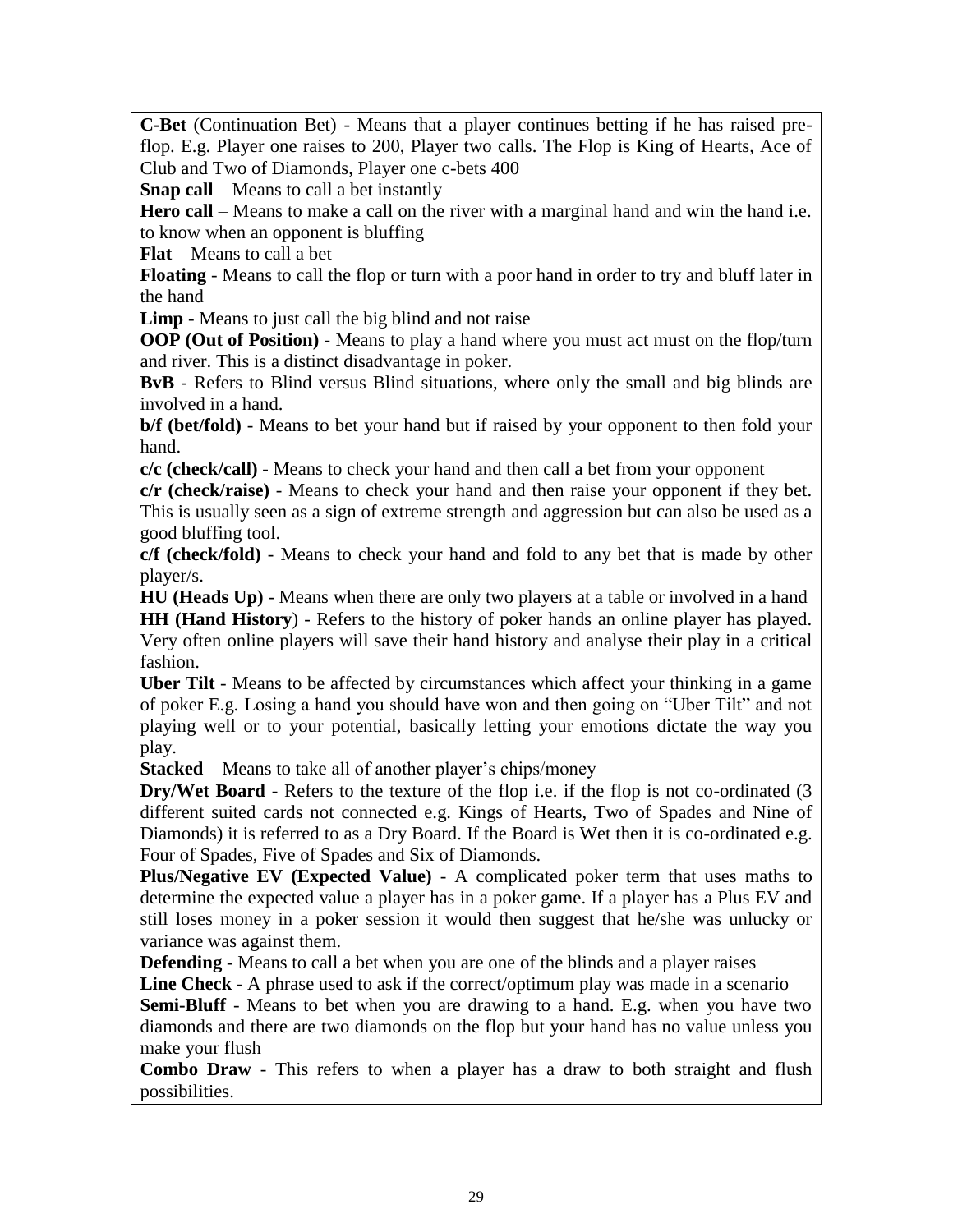**PFR** - Refers to the percentage of times a player raises pre-flop. The higher the percentage the more aggressive the player.

**ISO** - Means to isolate a player in a particular hand by raising out other players if you feel confident that you have the best hand and one particular player will pay you off or that you can outplay that particular player.

**Light** - Means raising with a less than premium hand and is used in this way "I was 3 betting light a lot"

**Sit and Go** - Refers to a once off tournament type game of poker where each player buys in for a set amount and receives a set amount of tournament chips.

**Hit and Run** - Refers to when a player sits down at an online table and win's a hand early in the game and then leaves instantly with his/her profit. This is seen as bad table etiquette in online games and in frowned upon in the OPS.

**Solid** - Refers to a good player e.g. he is a solid player

**Grinder** - Refers to an online player whom plays a large volume of online hands in a methodical way and makes a small profit each time they play i.e. to grind out a win.

**Pooh-Bah** - A pompous ostentatious official, especially one who, holding many offices, fulfills none of them.

**Railbirds** - Refers to the players which watch online games regularly

**Railing** - The process whereby one watches online poker games one is not involved in. Very popular when sponsored pro's such as Tom Dwan are playing online

**Fold Equity** - A term used to weigh up that if you fold a hand that you will be right a percentage of times. Obviously the higher your equity in a situation the more you should fold.

**VPIP (Voluntary Put In Pot**) - The amount of times a player will put money into the pot voluntarily i.e. calling a bet when not in the big or small blind. Often referred to and used in percentage terms

**Plus/Negative EV (Expected Value)** - A complicated poker term that uses maths to determine the expected value a player has in a poker game. If a player has a Plus EV and still loses money in a poker session it would then suggest that he/she was unlucky or variance was against them.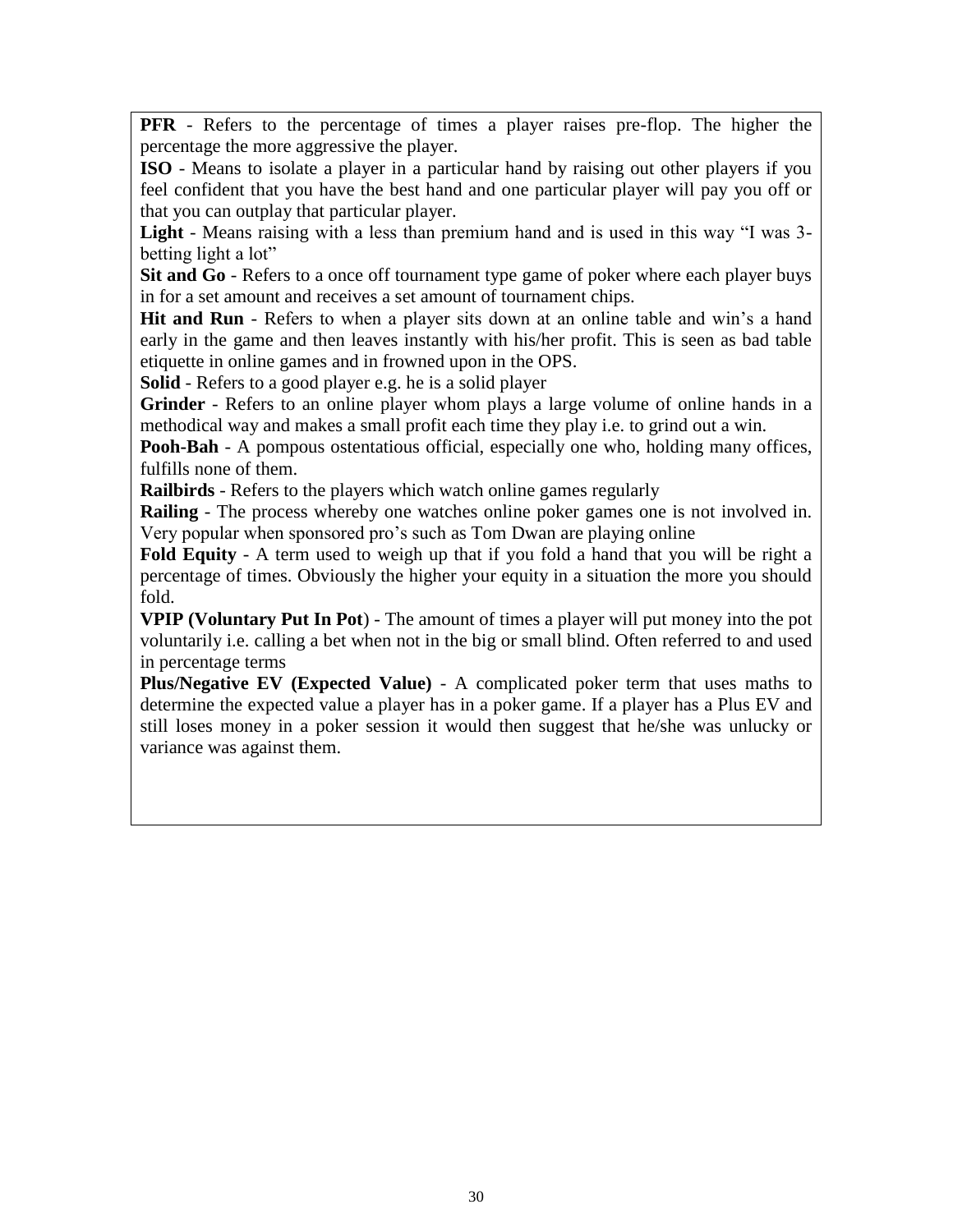# **Table 1 - The Online Poker Ecosystem**

# Online Poker Sites

**Pokerstars.com** - The most popular online poker room throughout the world.

**Party Poker.com** - An emerging online site which is owned by the Partygaming Corporation. **888.com** – Popular international online poker site

**Betfairpoker.com** – Popular sports betting site with an ever increasing online poker site.

### Online Poker Forums

**2+2** - The most popular and well renowned online poker forum in the world. The site has over 250,000 members. It provides an arena for discussion, debate, co-operation and collaboration between online players.

**Deuces Cracked** – An online poker forum founded by online player Jay Rosenkrantz and home to thousands of avid online players who discuss the strategy of the game of poker.

**High Stakes DB** – Primarily a poker tracking site which tracks all the high limit poker games online and gives evidence of the winners and losers in those games, includes a popular online forum.

**Cardrunners** – An online poker training site, where online poker professionals give advice and training. However as with High Stakes DB, its forum has also gained in membership recently.

#### Popular Magazine/Video Sites

**Cardplayer.com** - Hugely popular online site and magazine which details current events, player blogs and interviews in the poker world.

**Bluff Magazine** - Magazine aimed at the poker community in particular avid followers of poker celebrities.

**Pokertube.com** - The YouTube of the poker world. Members upload videos on all poker related topics.

**Pokernews.com** - Poker reporting site which provides live coverage and updates on online and offline poker tournaments such as WCOOP and WSOP respectively, while also publishing player blogs, videos and articles related to poker events.

# Poker Reporting/Tracking Sites

**PokerTableRatings.com** - A poker tracking website which tracks online player's play/results across popular online poker sites. Therefore any online player can be searched to see their winnings/loses, stakes they play, frequency of play, aggression levels within play etc.

**Pokerlistings.com** - Tracks player traffic on most online sites, and also provides players with information on poker sites and the various offers they provide.

**Sharkscope.com** – Poker tracking website which tracks the results of online players play/results specifically dealing with tournament and sit and go formats of poker.

\* *The platforms/sites chosen in Table 1 were chosen on the basis of their renowned status, and popularity amongst forum participants involved in the online poker ecosystem.*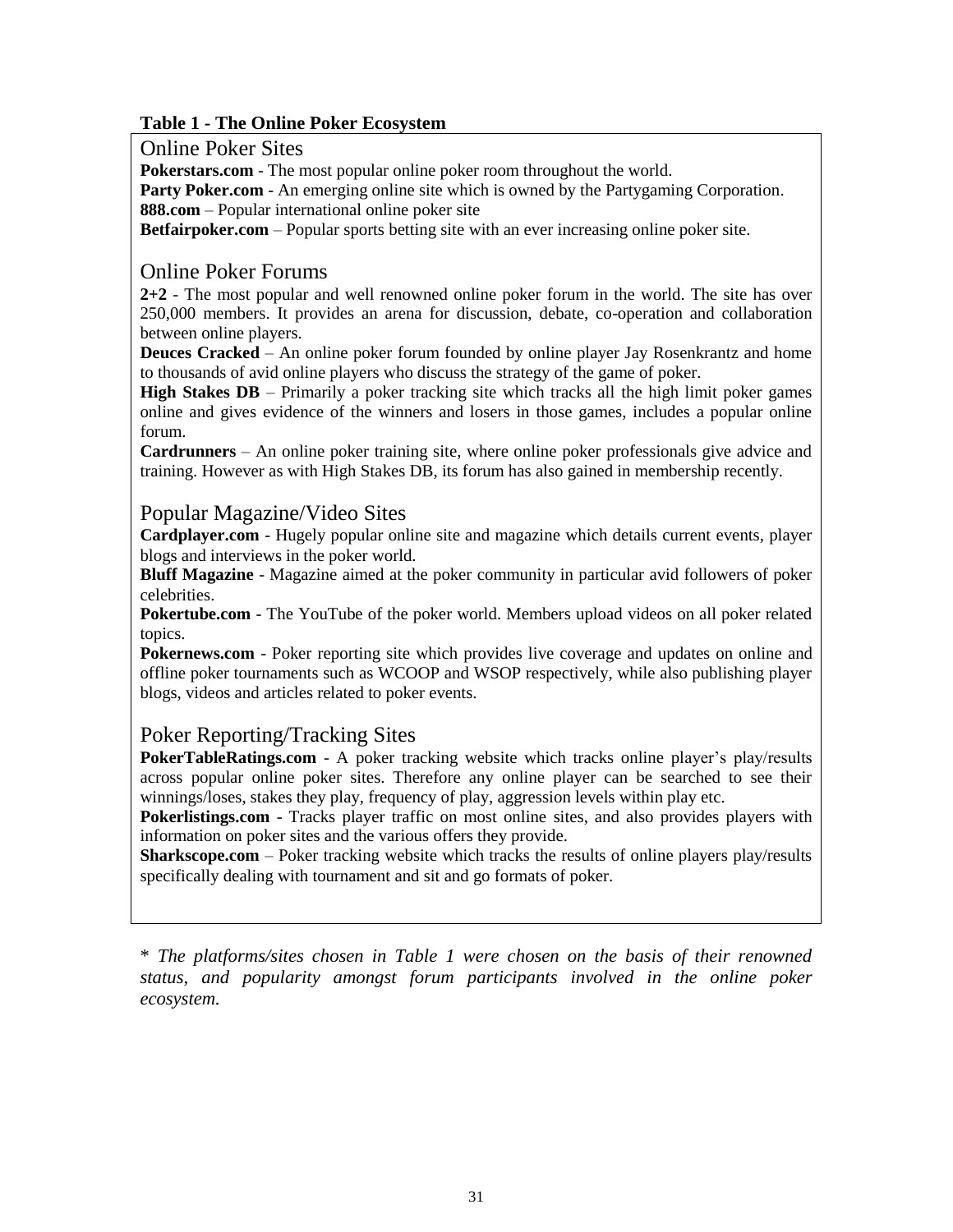| Figure $1$ – The Influence of the OPS       |                                                 |
|---------------------------------------------|-------------------------------------------------|
| <b>Traditional Play</b>                     | <b>Evolution of Poker Play</b>                  |
| Only enter a pot with premium hands         | "Any two" style of play                         |
| Check-raising - an extreme sign of strength | Check-raising the norm                          |
| Lots of Limpers pre-flop                    | Common place to $3/4/5$ bet pre flop            |
| Game predominantly based on read & feel     | Game predominantly based on maths<br>and equity |
| <b>Conventional Language</b>                | Emerging/Ever-Changing Language                 |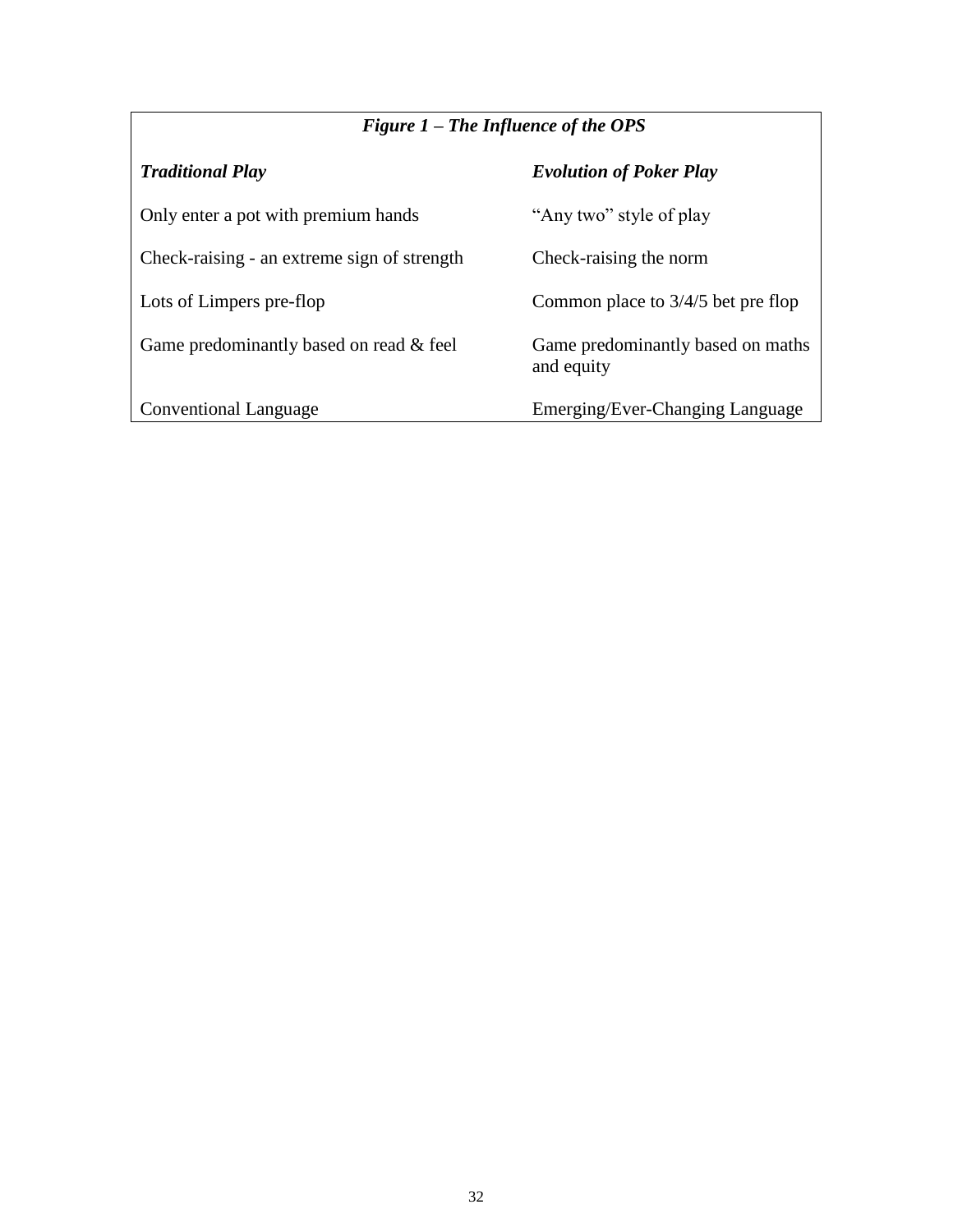# *Figure 2 – Player Dialogue Demonstrating Collaboration and Cooperation within OPS*  **Forum Member 2+2, Section: Micro Stakes NL<sup>1</sup>**

# **Re: how do I play this against unknown???**

PokerStars \$0.10/\$.025 No Limit Hold'em – 6 Players

# **Pre-Flop: (\$0.35) Hero is in MP with K of spades, K of clubs**

1 fold, Hero raises to \$1, CO calls \$1, BTN calls \$1, 1 fold, BB calls \$0.75

# **Flop: (\$4.10) 9 of diamonds, T of hearts, 4 of diamonds**

BB checks, Hero bets \$3.10, CO folds, BTN folds, BB raises to \$10, Hero requests TIME?????

# **REPSONSE**

Respondent A: *You get 1:2.5 on your money after his all in. Definitely call. Most probably it is a draw. If it's a set or two pair... LAG's also has to get paid from time to time*

Respondent B: *I'd probably go ahead and get it in, watch him flip over QJ, KT of diamonds and then throw something when the 8 of diamonds binked on the turn. In my opinion, this can be a lot more than something that has you crushed. It could even be an AT off trying to "protect his hand".* 

Respondent C: *yeah you're committed on a draw heavy board, get it in* 

 $\overline{\phantom{a}}$ 

<sup>&</sup>lt;sup>1</sup> Refer to appendix for decipher of language used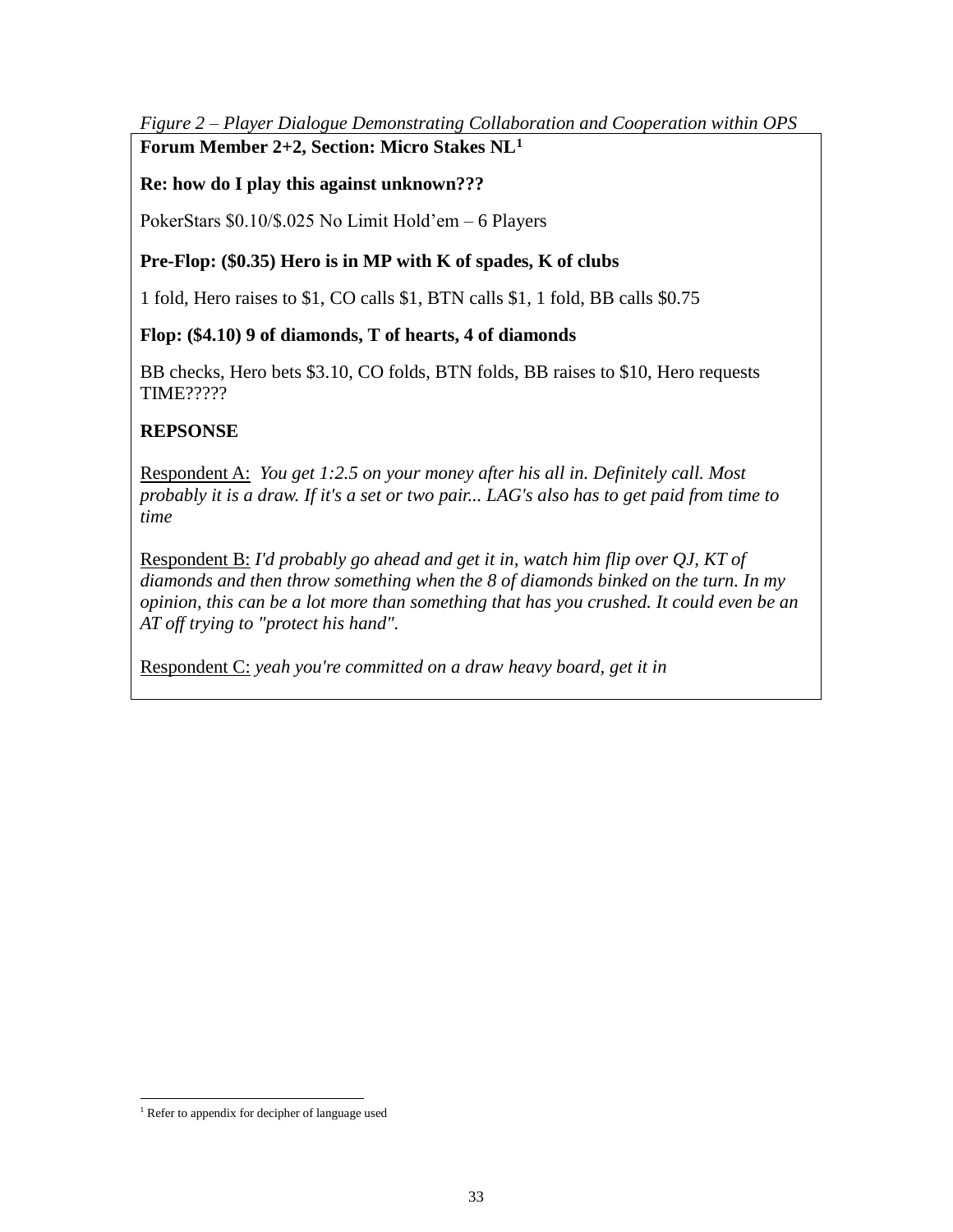# *Figure 3 – Player Dialogue Demonstrating Competition and Hierarchy within the OPS*

*Forum Member 2+2, Section; Micro Stakes PL/NL Re: NL50; Floating in bvb* 

PartyPoker \$0.25/\$0.50 No Limit Holdem

# **Pre-Flop: (\$0.75, 5 Players) Hero is BB with 9 of hearts, T of hearts**

3 folds, SB raises to \$2, Hero calls \$1.50

# **Flop: Q of spades, 7 of hearts, 6 of diamonds (\$4, 2 players)**

SB bets \$2.50, Hero calls \$2.50

# **Turn: J of hearts (\$9, 2 players)**

SB bets \$6, Hero raises to \$15, SB calls \$9

# **River: 9 of diamonds**

SB checks, Hero checks (\$39, 2 players)

**Final Pot: \$39**

Hero shows: 9 of hearts, T of hearts

SB shows: J of diamonds, Q of diamonds

**SB wins \$37.05**

# **Hero lost \$19.50**

# **RESPONSE**

Respondent A: *so why do we raise turn*

Respondent B: *yay let's raise our double-gs+fd and get into a high variance spot instead of seeing river* 

Respondent C: *Raising the turn and not firing the river makes little sense all the hands*  we fold on the turn will check/fold the river most often anyways. Plus his turn bet is small *and there are implied because he won't put us on backdoor hearts etc. He never folds a Q on the turn, unlikely he ever folds it on a river blank either. So call turn in my opinion.*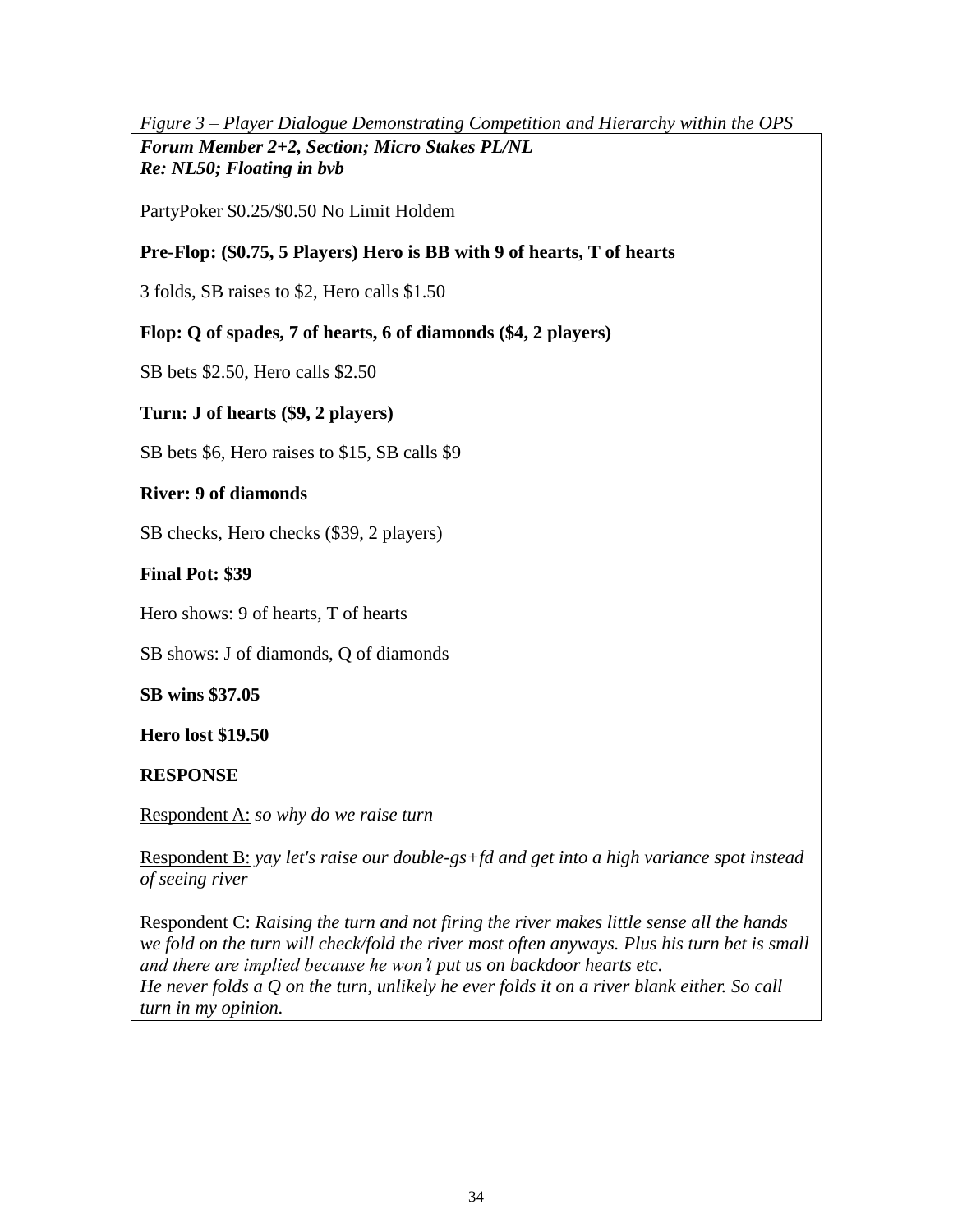| Title           | No of Posts Required |
|-----------------|----------------------|
| Stranger        | $0 - 15$             |
| Newbie          | $15 - 50$            |
| Enthusiast      | $50 - 100$           |
| Centurion       | $100 - 200$          |
| Journeyman      | $200 - 400$          |
| Grinder         | 400 - 700            |
| Adept           | 700 - 1200           |
| Old Hand        | 1200 - 2000          |
| Veteran         | 2000 - 3500          |
| Pooh-Bah        | 3500 - 6000          |
| Carpal \'Tunnel | 6000+                |
|                 |                      |

*Figure 4 – Roles and Titles within OPS - 2+2 Forum Post Titles*